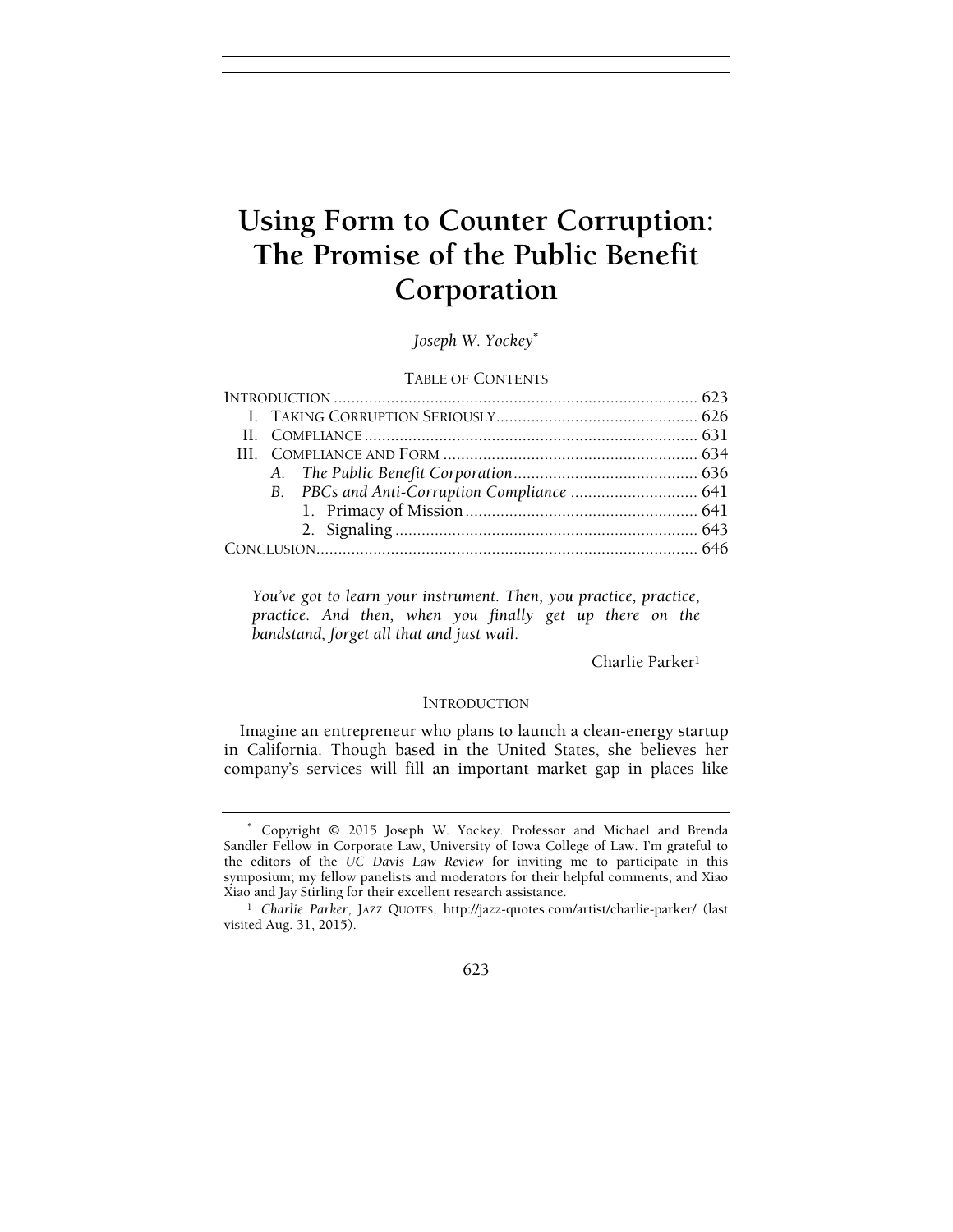Africa, Asia, and Eastern Europe. One factor that these emerging markets have in common, though, and which might pose a problem for our protagonist, is endemic corruption. All the regions she is considering receive poor marks for the amount of perceived corruption within their borders. Indeed, more than two-thirds of the 177 countries in Transparency International's most recent survey score below 50 on a 100-point scale, indicating high perceptions of corruption.2 The sad reality for any entrepreneur pursuing opportunities in the developing world is that she can expect a plethora of bribe requests and corrupt demands.<sup>3</sup>

Many startups and young businesses are ill-prepared to face these situations and the corresponding risk of scrutiny under anticorruption laws like the U.S. Foreign Corrupt Practices Act ("FCPA").4 Founders and managers are pulled in a thousand different directions. They must select an organizational form, develop a business plan, secure financing, and hire an initial team.5 They also need to weigh marketing strategies, intellectual property rights, and tax implications.6 Developing an internal anti-corruption compliance program is usually much farther down the to-do list. Amid the flurry of excitement surrounding a new business, the bureaucratic baggage of compliance is often seen as a distraction, only to be revisited if and when the company matures.<sup>7</sup> Entrepreneurs prefer to "move fast and break things."8 The aura they seek is one of innovation, efficiency, and

<sup>2</sup> TRANSPARENCY INT'L, CORRUPTION PERCEPTIONS INDEX 2014 (2014), available at http://www.transparency.org/whatwedo/publication/cpi2014.

<sup>3</sup> Corruption eludes easy definition, but it generally involves a government official who exploits her authoritative discretion for personal gain. See generally Patrick Radden Keefe, Corruption and Revolt, NEW YORKER, Jan. 19, 2015, available at http://www.newyorker.com/magazine/2015/01/19/corruption-revolt (surveying the corruption landscape in different countries). It covers activities including bribery, nepotism, bid-rigging, extortion, embezzlement, and protection rackets. Id.

<sup>4</sup> See Lawrence J. Trautman, Anthony J. Luppino & Malika Simmons, Some Key Things U.S. Entrepreneurs Need to Know about the Law and Lawyers 68-69 (Sept. 24, 2015) (unpublished manuscript), available at http://papers.ssrn.com/sol3/papers.cfm? abstract\_id=2606808.

<sup>5</sup> See generally id. at 49-50, 67-68 (discussing steps entrepreneurs must take in starting a business).

<sup>6</sup> See generally id. at 15-18, 20-24, 36-38 (describing the issues that a business entity must consider).

<sup>7</sup> Claire Cain Miller, Yes, Silicon Valley, Sometimes You Need More Bureaucracy, N.Y. TIMES (Apr. 30, 2014) [hereinafter Silicon Valley], http://www.nytimes.com/2014/ 05/01/upshot/yes-silicon-valley-there-is-such-a-thing-as-not-enough-bureaucracy.html.

<sup>8</sup> Id.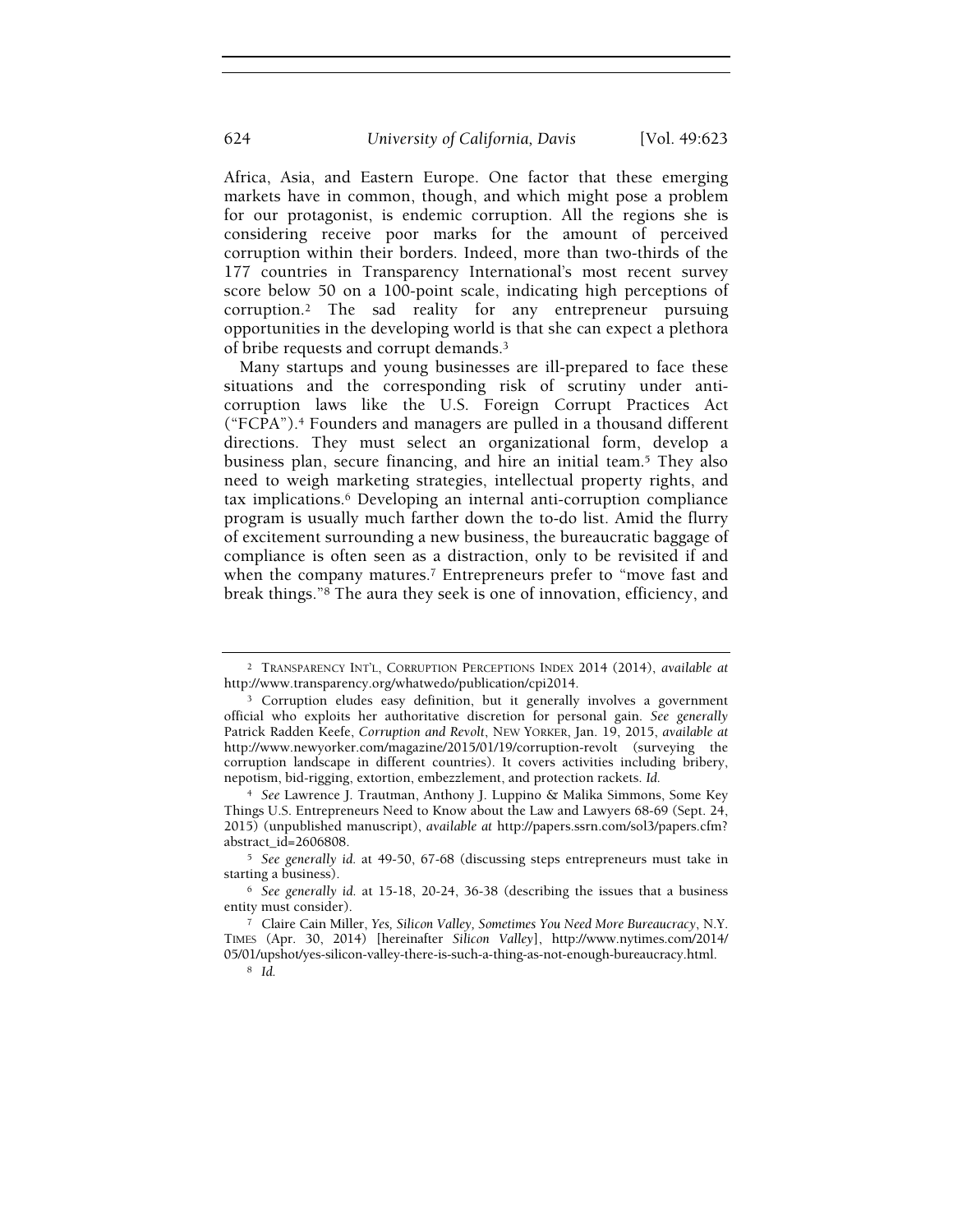quick-thinking — not necessarily one driven by law, order, and employee handbooks.<sup>9</sup>

Yet building a framework for compliance at inception is vital for improving the long-term prospects of any enterprise.10 Doing so makes it easier to attract investors, prevents costly regulatory mishaps, boosts employee retention, heads off reputational damage, and simplifies the path to an eventual IPO or buy-out.<sup>11</sup> In this essay, I use the issue of corruption to illustrate how founders and entrepreneurs can simplify the road to compliance through one of their very first decisions: choice of form.

Many observers argue that much of the blame for corruption should be placed on legal form — that traditional corporate norms and their emphasis on maximizing shareholder wealth explain why corrupt practices are so prevalent.12 This essay shifts that argument to examine whether there are characteristics among corporate forms that can boost the efficacy of internal compliance strategies. In doing so, my primary recommendation is for founders to focus greater attention on an emerging new corporate association — the public benefit corporation — as a promising step toward blueprinting sustainable anti-corruption compliance.13 The beauty of the benefit corporation form is that it directs managers and agents to filter their activities through a distinctly social purpose and a set of values inapposite to corrupt practices. This dynamic offers a new route for entrepreneurs hoping to establish a company culture capable of confronting corruption without feeling as though they are detracting from speed, invention, or other core business priorities. Even companies that opt

<sup>9</sup> See Alan G. Robinson & Dean M. Schroeder, Keep Innovation Flowing as Your Startup Grows, ENTREPRENEUR (Mar. 17, 2014), http://www.entrepreneur.com/article/ 232233.

<sup>10</sup> See generally James N. Baron & Michael T. Hannan, Organizational Blueprints for Success in High-Tech Start-Ups, 44 CAL. MGMT. REV. 8 (2002) (describing the impact of early choices on companies' development); Miller, Silicon Valley, supra note 7 (describing the possible negative effects of changing personnel practices later in the company's life).

<sup>11</sup> D. Daniel Sokol, Teaching Compliance 4-7 (June 10, 2015) (unpublished manuscript), available at http://papers.ssrn.com/sol3/papers.cfm?abstract\_id=2616884; Jonathan Rogers, Putting Compliance at the Heart of Fintech Startups, TECHWORLD (Dec. 9, 2014), http://www.techworld.com/blog/industry-insight/putting-complianceat-heart-of-fintech-startups-3589097/.

<sup>12</sup> Janine S. Hiller, The Benefit Corporation and Corporate Social Responsibility, 118 J. BUS. ETHICS 287, 287 (2013).

<sup>13</sup> As described in greater detail in Part III.A below, my specific focus is on the Delaware public benefit corporation as authorized by DEL. CODE ANN. tit. 8, § 362 (2015).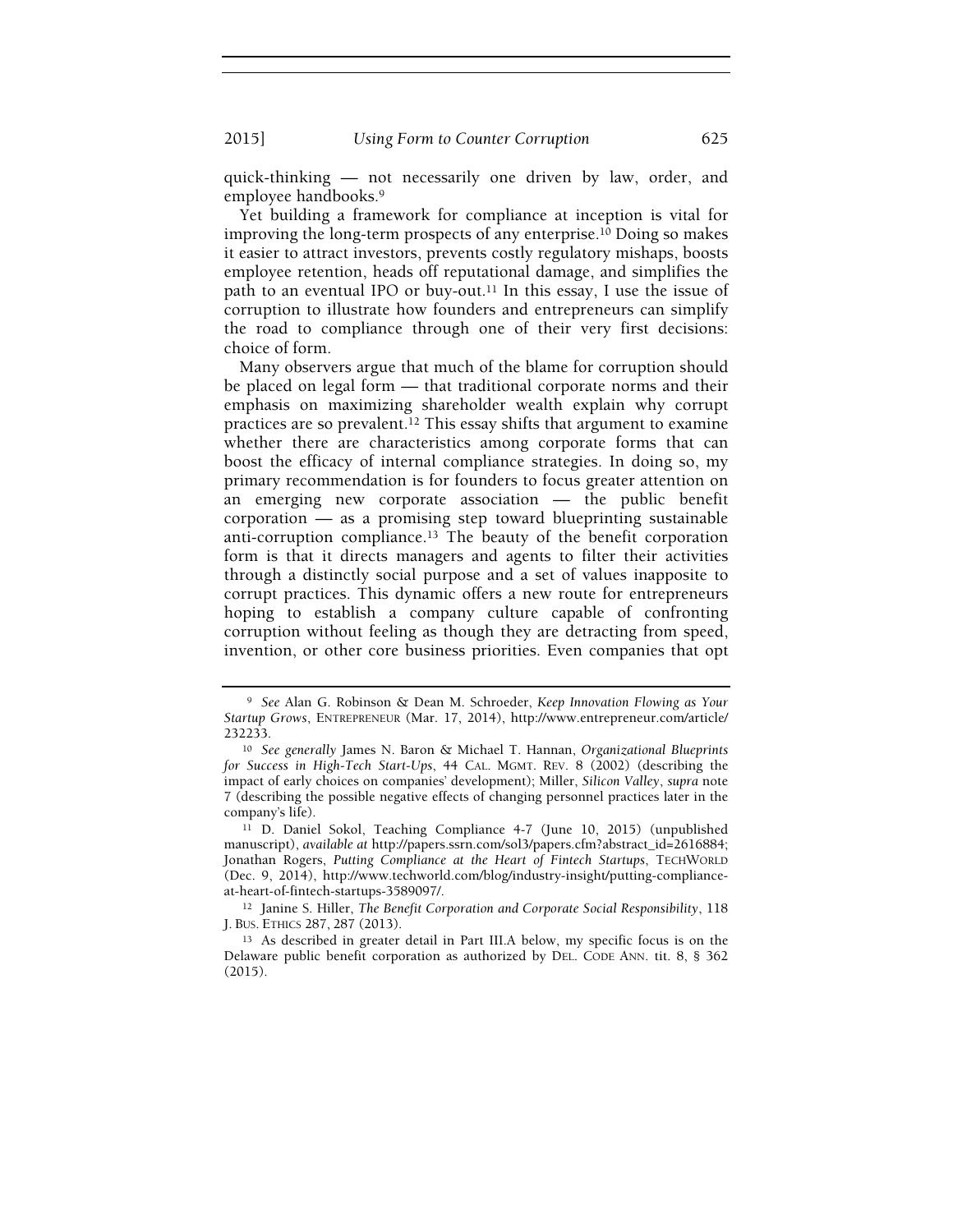against organizing as benefit corporations stand to gain from the compliance lessons that the form provides.

#### I. TAKING CORRUPTION SERIOUSLY

The World Bank identifies corruption as the most significant obstacle to economic progress in emerging economies.14 Over \$1 trillion in bribes are paid to public officials each year, adding ten percent to business costs across the globe.15 Corruption limits competition, hinders democracy, undermines public trust, reduces the quality of infrastructure, increases poverty, and chips away at the rule of law. It also leads to higher levels of pollution and less spending on education.16 Like an "odorless gas," it touches everything from terrorism to the FIFA World Cup.<sup>17</sup>

Global efforts to address these harms began with the enactment of the FCPA in 1977.18 During a perfect storm of corporate wrongdoing in the 1970s, the Watergate investigation revealed that hundreds of American firms were using offshore slush funds to pay bribes throughout the world.19 Congress responded by passing the FCPA in an effort to repair foreign relations and restore confidence in the

<sup>14</sup> Press Release, The World Bank, Corruption Is "Public Enemy Number One" in Developing Countries, Says World Bank Group President Kim (Dec. 19, 2013), available at http://www.worldbank.org/en/news/press-release/2013/12/19/corruptiondeveloping-countries-world-bank-group-president-kim. My focus is on a particular form of corruption, bribery, and in particular bribes paid by firms to "facilitate legal transactions (e.g. to accelerate the purchase of legitimate government licenses), to avoid potentially costly government regulations (e.g. to evade pollution regulations), or to secure lucrative government contracts." Paul Healy & George Serafeim, Causes and Consequences of Firm Disclosures of Anticorruption Efforts 2 n.1 (Harvard Bus. Sch., Working Paper No. 12-077, 2012), available at http://mba.americaeconomia.com/sites/ mba.americaeconomia.com/files/corruption.pdf.

<sup>15</sup> Keefe, supra note 3; David Cameron, Corruption Is the Cancer at the Heart of So Many of the Problems We Face Around the World, HUFFINGTON POST (June 6, 2015), http://www.huffingtonpost.co.uk/david-cameron/david-cameron-fifa-corruption\_b\_ 7524550.html; Who We Are, TRANSPARENCY INT'L-USA, http://www.transparencyusa.org/who/mission.html (last visited June 29, 2015).

<sup>&</sup>lt;sup>16</sup> Org. FOR ECON. COOPERATION & DEV. (OECD), ISSUES PAPER ON CORRUPTION AND ECONOMIC GROWTH 23 (2013), available at http://www.oecd.org/g20/topics/anticorruption/Issue-Paper-Corruption-and-Economic-Growth.pdf.

<sup>&</sup>lt;sup>17</sup> Keefe, supra note 3 (quoting SARAH CHAYES, THIEVES OF STATE: WHY CORRUPTION THREATENS GLOBAL SECURITY 184 (2014)); see also Cameron, supra note 15.

<sup>18</sup> Foreign Corrupt Practices Act of 1977, Pub. L. No. 95-213, 91 Stat. 1494 (codified as amended at 15 U.S.C. § 78dd (2012)).

<sup>&</sup>lt;sup>19</sup> See Joseph W. Yockey, Solicitation, Extortion, and the FCPA, 87 NOTRE DAME L. REV. 781, 785-86 (2011) [hereinafter Solicitation].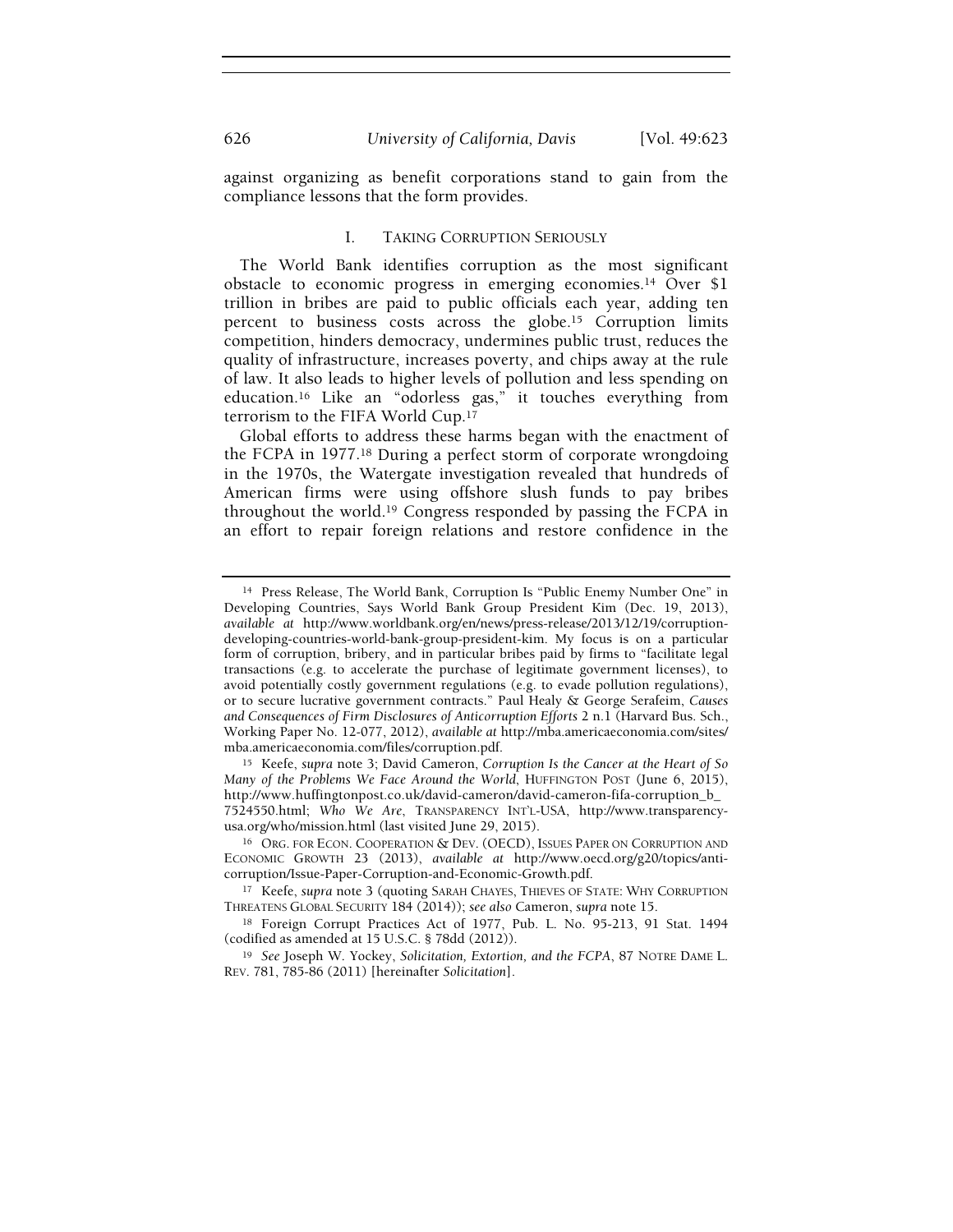honesty of the United States' free-market economy.20 The statute makes it unlawful to corruptly offer anything of value to foreign officials for the purpose of getting business.21 It also requires companies with securities listed in the United States to institute various internal controls and maintain accurate books and records.<sup>22</sup>

Though other nations feature similar anti-corruption laws, the United States has been responsible for nearly seventy-five percent of all international bribery enforcement actions since 1977.23 Most of these cases arose during the past decade amidst a surge in enforcement activity. The number of firms prosecuted under the FCPA averaged two per year from 1998–2006; since then, that number has risen to thirteen.24 Some high-profile results during this period include the \$800 million in sanctions paid by Siemens AG in 2008; the \$579 million paid by KBR/Halliburton in 2009; the \$398 million paid by Total S.A.; and the \$185 million paid by Daimler AG in 2010.25 Also making headlines were allegations in 2012 that Wal-Mart paid over \$24 million in bribes to Mexican officials to fuel the company's

<sup>22</sup> Id. § 78m (2012). As part of the statute's accounting rules, issuers must maintain reasonable internal controls to prevent and detect potential FCPA violations, and they must further "accurately and fairly" record every transaction and disposition of assets. Id. These rules are meant to supplement the statute's anti-bribery framework, but, in practice, are often used by prosecutors when they lack the evidence to prove actual bribery or are looking to gain leverage during settlement discussions. Firms face criminal fines up to \$2 million per violation of the FCPA's anti-bribery provisions, which applies to each illegal payment, or twice the gross pecuniary gain or loss resulting from the offense, whichever is greater. See id. §§ 78dd-2(g), 78dd-3(e), 78ff(a) (2012); 18 U.S.C. § 3571(d) (2012). Individual violators face up to five years in prison, fines up to \$100,000 or twice the gross pecuniary gain or loss, whichever is greater, or both a fine and imprisonment. See 15 U.S.C. §§ 78dd-2(g), 78dd-3(e), 78ff(c); 18 U.S.C. § 3571(d). Violations of the accounting or internal control provisions carry the possibility of criminal fines up to \$25 million for firms and up to \$5 million for individuals. See 15 U.S.C. § 78ff(a). Individual violators further face the possibility of imprisonment for a maximum of twenty years. See id. As with the antibribery provisions, the maximum fine for either firms or individuals may be raised to twice the gross gains or losses from the offense. See 18 U.S.C. 3571(d).

<sup>23</sup> Healy & Serafeim, supra note 14, at 12 n.9.

<sup>24</sup> Stephen J. Choi & Kevin E. Davis, Foreign Affairs and Enforcement of the Foreign Corrupt Practices Act, 11 J. EMPIRICAL LEGAL STUD. 409, 412-13 (2014) (noting that few FCPA matters proceed to trial, with nearly all ending in settlement).

<sup>25</sup> GIBSON DUNN, 2014 YEAR-END FCPA UPDATE 4 (2015), http://www.gibsondunn. com/publications/Documents/2014-Year-End-FCPA-Update.pdf.

<sup>20</sup> See id.

<sup>21</sup> 15 U.S.C. §§ 78dd-1 to -3 (2012). The FCPA's anti-bribery provisions apply to "issuers," "domestic concerns," agents acting on behalf of issuers and domestic concerns, and any foreign person who acts in furtherance of an FCPA violation while in U.S. territory. Id.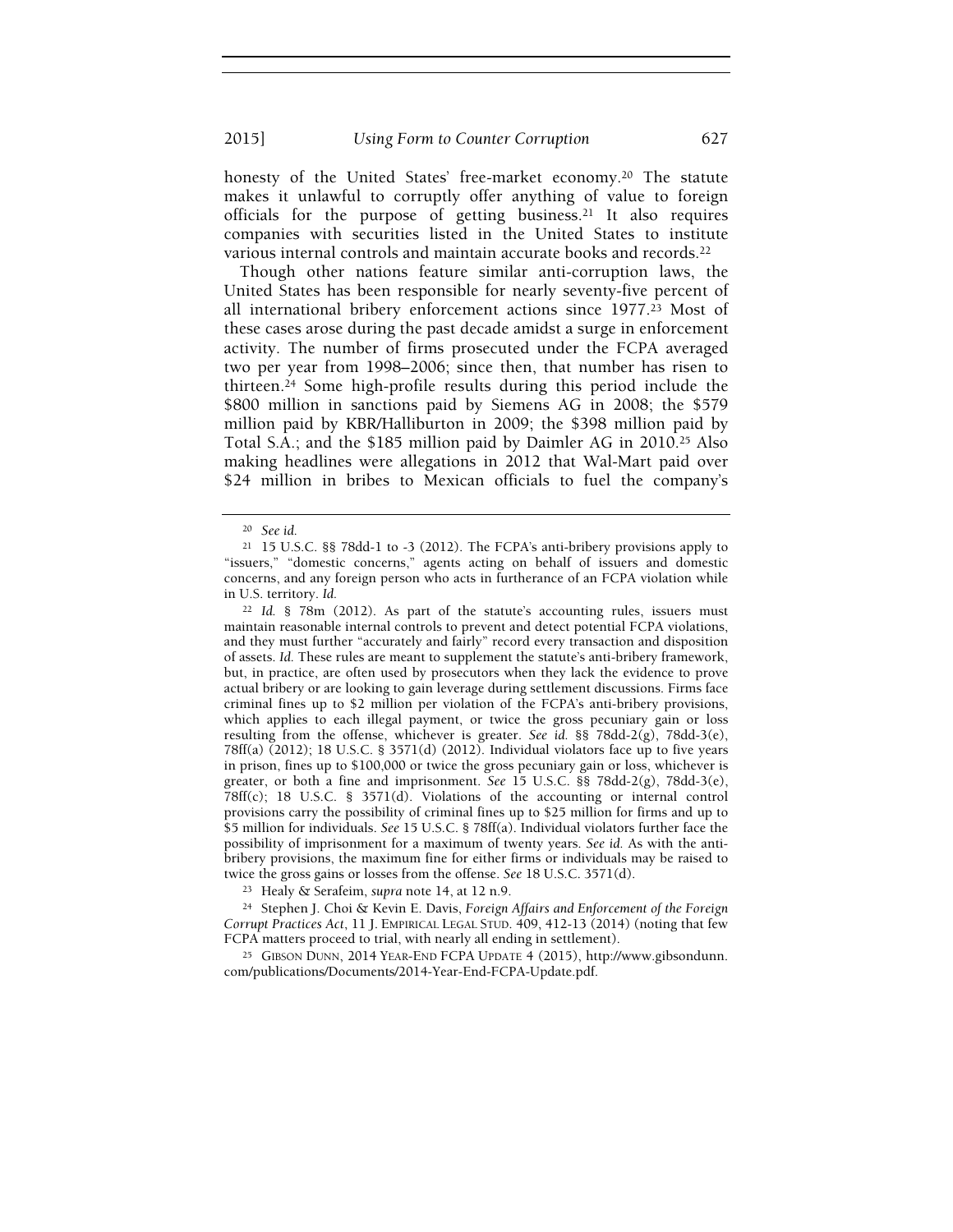unprecedented growth in the region — allegations that continue to have repercussions on the company.<sup>26</sup>

Every indicator suggests that FCPA enforcement will remain a priority for the foreseeable future. Department of Justice ("DOJ") officials say they have "no greater mission than to work toward eradicating corruption across the globe."27 They continue to diversify detection tactics in FCPA investigations, and prosecutors are expanding the range of charges they bring to include offenses like wire fraud and money laundering.28 The former head of the DOJ's FCPA unit said last year that his office had more personnel than ever before.29 The \$1.6 billion in corporate FCPA penalties paid in 2014 was more than double the previous year's total and the second-highest total in the past seven years.<sup>30</sup>

These developments add up to make FCPA compliance one of the most significant issues facing transnational businesses today. It also poses several unique practical challenges. For one, amidst a growing morass of foreign licensing and permitting requirements, firms of all sizes are increasingly dependent on help from third-party agents and suppliers to navigate the subtle nuances of local markets.31 These

<sup>27</sup> Lanny A. Breuer, Assistant Att'y Gen., U.S. Dep't of Justice, Remarks at the 26th National Conference on the Foreign Corrupt Practices Act (Nov. 8, 2011), (transcript available at http://www.justice.gov/criminal/pr/speeches/2011/crm-speech-111108.html).

<sup>28</sup> See SHEARMAN & STERLING LLP, FCPA DIGEST at v, xii (2014), http://www. shearman.com/~/media/Files/Services/FCPA/2014/January\_2014\_FCPA\_DigestFCPA0 10614.pdf.

<sup>29</sup> See Zachary J. Harmon & Grant W. Nichols, Understanding the Government's Stated FCPA Priorities for 2014, METRO. CORP. COUNSEL (Apr. 29, 2014), http://www. metrocorpcounsel.com/articles/28697/understanding-government%E2%80%99s-statedfcpa-priorities-2014.

<sup>30</sup> Sidley Austin LLP, In the Interim, ANTI-CORRUPTION Q., 1st Quarter 2015, at 2, available at http://www.sidley.com/~/media/update-pdfs/2015/05/anticorruption-quarterly-1st-quarter-2015.pdf.

<sup>31</sup> See Galit A. Sarfaty, Shining Light on Global Supply Chains, 56 HARV. INT'L L.J. 419, 431-34 (2015); see also Keefe, supra note 3 ("The predicament is familiar: the foreign interloper [in a new market] . . . arrives ignorant of the local languages and customs, and needs [a third party agent] who can serve as interpreter and guide. The foreigner often pays (or overpays) for this arrangement, with money or some other

<sup>26</sup> David Barstow, Vast Mexico Bribery Case Hushed Up by Wal-Mart After Top-Level Struggle, N.Y. TIMES (Apr. 21, 2012), http://www.nytimes.com/2012/04/22/business/atwal-mart-in-mexico-a-bribe-inquiry-silenced.html?pagewanted=all; David Barstow & Alejandra Xanic von Bertrab, The Bribery Aisle: How Wal-Mart Got Its Way in Mexico, N.Y. TIMES (Dec. 17, 2012), http://www.nytimes.com/2012/12/18/business/walmartbribes-teotihuacan.html; see also Elizabeth A. Harris, After Bribery Scandal, High-Level Departures at Walmart, N.Y. TIMES (June 4, 2014), http://www.nytimes.com/2014/06/ 05/business/after-walmart-bribery-scandals-a-pattern-of-quiet-departures.html.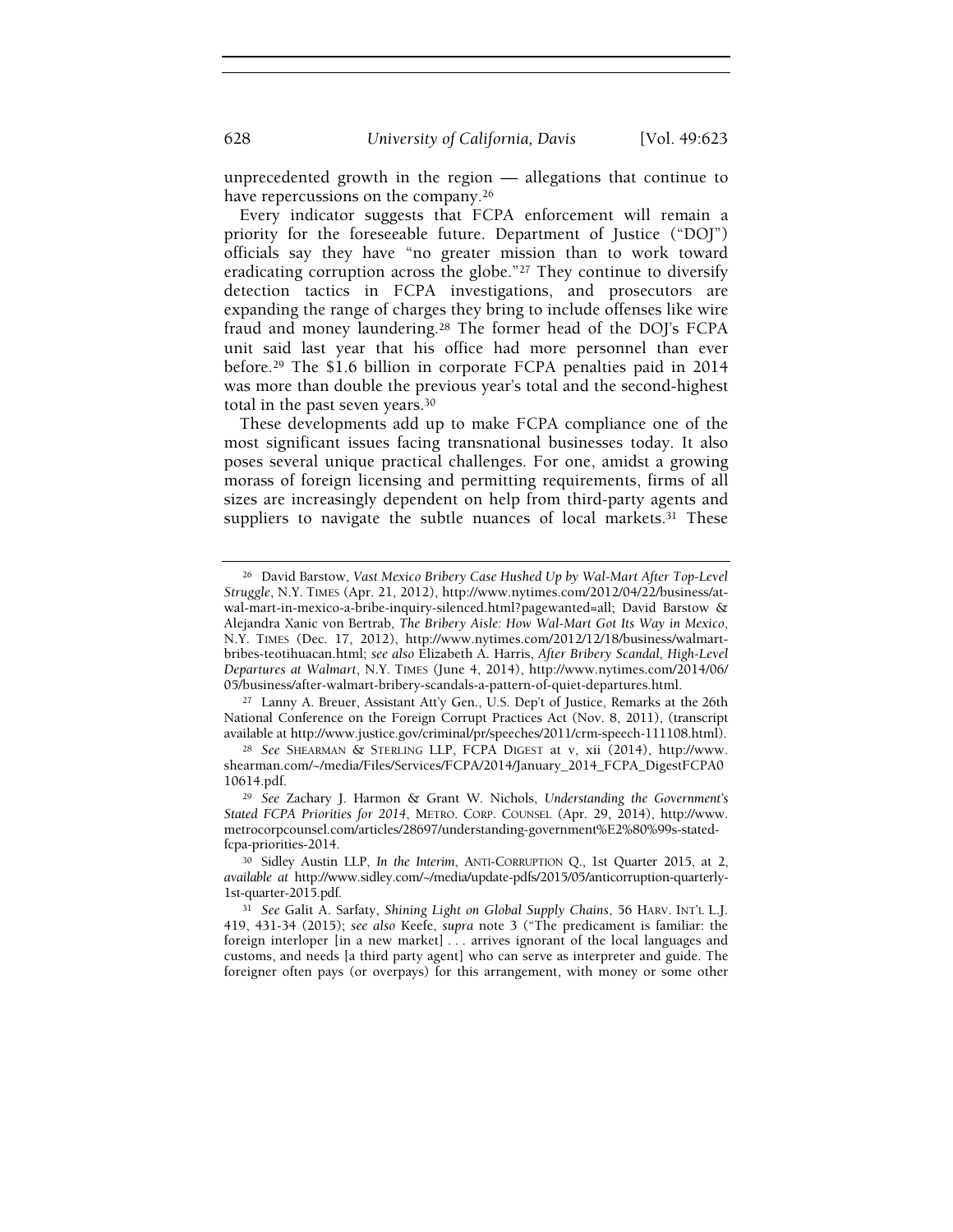parties provide critical services, but they often work in places where bribery is seen as an expected cost of doing business.32 Several recent tragedies, including the collapse of a garment factory building in Bangladesh, underscore the risks of outsourcing in markets with widespread corruption.33 Add to this the fact that foreign agents frequently operate in multiple opaque tiers and the situation becomes "one of the most complex compliance projects we've ever seen."34 This is of particular concern in the FCPA context because of the statute's provision for vicarious liability.35 FCPA liability may accrue when a company is aware of a high probability that a third party will engage in misconduct, even if the company does not possess actual knowledge of the offense.<sup>36</sup>

A related complication stems from the descriptive ambiguity that corruption presents. Foreign officials rarely ask firms to hand over the proverbial suitcase full of cash. Rather, they often insinuate what bribes will accomplish without getting into specifics, or they make it apparent that nothing happens in the local economy without bribes.<sup>37</sup> Employees and agents facing these situations frequently struggle with the context-specific nature of corruption as they try to draw lines between legal and illegal actions.<sup>38</sup>

Disparate cultural norms and the varying responses that jurisdictions take to so-called "grease" payments are especially vexing. As an example of the former, countries view gift-giving along a spectrum, with lavish wining-and-dining seen as a perfectly acceptable business tactics in some places and fundamentally illicit in others.<sup>39</sup> With respect to the latter, the FCPA is unique in that it provides an exception from liability for side payments that expedite the

inducement, and thus a codependence between proxy and patron is born.").

<sup>32</sup> Yockey, Solicitation, supra note 19, at 792.

<sup>33</sup> See Sarfaty, supra note 31, at 419.

<sup>34</sup> Id. at 458 (quoting partner and leader of sustainability services at Ernst & Young). "Global supply chains frequently include multiple layers of suppliers, which may be difficult to trace and therefore regulate. Since companies often rely on first-tier suppliers to identify and audit those in the second-tier, who in turn identify and audit the next tier and so on, comprehensive monitoring by the company may not be possible. Usually, companies can locate first-tier suppliers, but those suppliers in the lower tiers are not so visible." Id. at 431.

<sup>35</sup> See 15 U.S.C. § 78dd-1(a)(3) (2012).

<sup>36</sup> See id. § 78dd-1(f)(2)(B).

<sup>37</sup> Yockey, Solicitation, supra note 19, at 807.

<sup>38</sup> See Lindsey D. Carson, Deterring Corruption: Beyond Rational Choice Theory 23-24 (Nov. 6, 2014) (unpublished manuscript), available at http://papers.ssrn.com/ sol3/papers.cfm?abstract\_id=2520280.

<sup>39</sup> See id. at 22-23.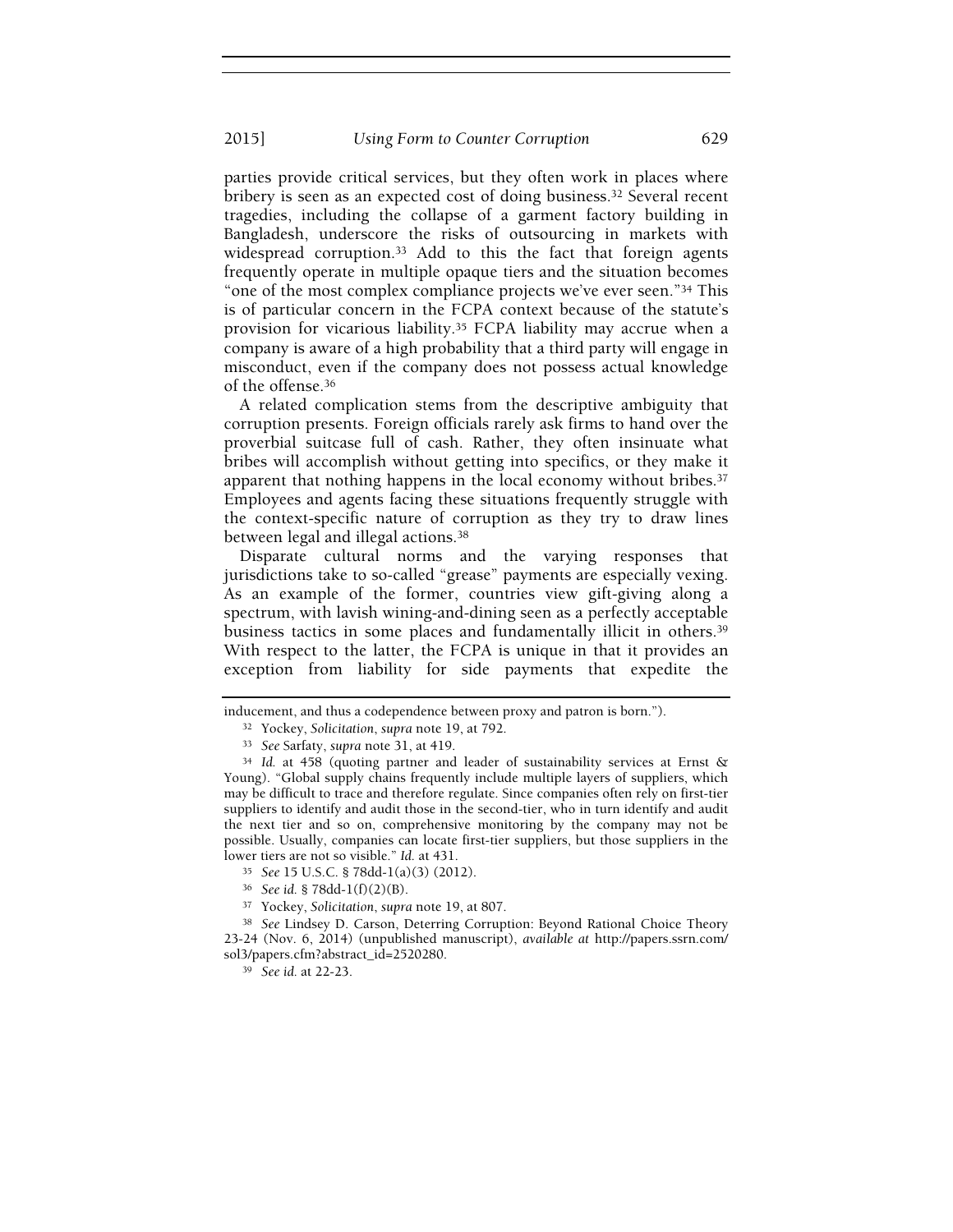performance of a "routine governmental action."40 The United Kingdom, by contrast, expressly prohibits all bribes to foreign officials irrespective of size or purpose. A modest payment off the books to secure a shipment might clearly violate U.K. law while an agent thinking only of U.S. law might not be so sure.<sup>41</sup> Such variations suggest that defining corruption for the purposes of calculating liability is not always intuitive or constant. In 2012, the DOJ went so far as to issue 130 pages of regulatory guidance on the FCPA's scope, but critics still argue that this effort falls short given the complexity of the subject.<sup>42</sup>

A final consideration is the way in which bribery can infect multiple aspects of organizational activity beyond just the risk of liability for a particular payment. For instance, employees and agents who make side payments — regardless of their technical legality or illegality frequently attempt to shield their behavior by altering company books and records.43 Not only does this hinder overall transparency and accuracy, but it also opens the door for wider legal exposure due to the misreporting of financial information. A similar concern is employee morale. Employees who succumb to pressures to pay bribes may trigger a decrease in firm confidence, expose other employees to bribery demands or extortion threats, and generally destabilize internal attitudes toward the benefits of compliance.<sup>44</sup> Worse still, incidents of bribery may reduce product quality, pose safety threats to employees and customers, encourage employee theft, and scare away human capital.<sup>45</sup> These effects strongly correlate to firm size, becoming more severe as firm size decreases.<sup>46</sup>

<sup>44</sup> See Healy & Serafeim, supra note 14, at 3; see generally Keefe, supra note 3 (describing the culture of corruption in different countries).

- <sup>45</sup> Healy & Serafeim, supra note 14, at 18.
- <sup>46</sup> See id. at 14.

<sup>40</sup> Id. at 23.

 $41$  Id.

<sup>&</sup>lt;sup>42</sup> See, e.g., GRANT THORNTON LLP, NEW FCPA GUIDELINES STILL UNCLEAR TO MANY EXECUTIVES 1 (2013), available at http://www.grantthornton.com/~/media/content-pagefiles/advisory/pdfs/2013/FIDS-2013-FCPA-Guidelines.ashx; Bruce Carton, U.S. Chamber of Commerce Pushes for Further FCPA Clarity and Reforms, COMPLIANCE WK. (Feb. 20, 2013), http://www.complianceweek.com/blogs/enforcement-action/us-chamber-of-commercepushes-for-further-fcpa-clarity-and-reforms#.VbMrcvmpdnk; Peter J. Henning, In Bribery Law, the Watchword Is Uncertainty, Dealbook, N.Y. TIMES (Nov. 15, 2012, 1:29 PM), http://dealbook.nytimes.com/2012/11/15/in-bribery-law-the-watchword-is-uncertainty/; Samuel Rubenfeld, Joe Palazzolo & C.M. Matthews, The Guidance: The FCPA Bar Reacts, Corruption Currents, WALL ST. J. (Nov. 14, 2012), http://blogs.wsj.com/corruptioncurrents/2012/11/14/the-guidance-the-fcpa-bar-reacts/.

<sup>43</sup> See Barstow & Xanic von Bertrab, supra note 26.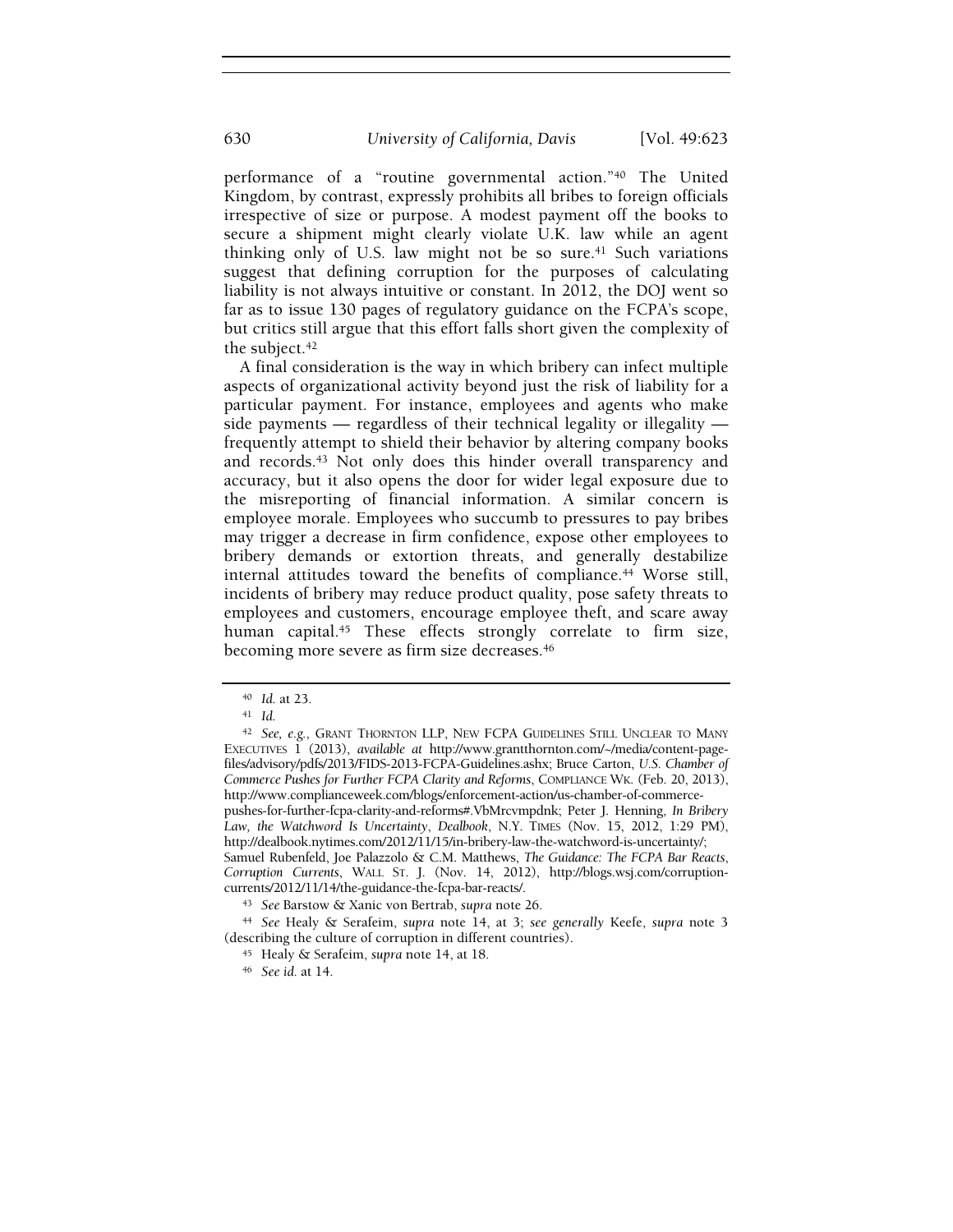# II. COMPLIANCE

Firms that take the threat and consequences of corruption seriously, as all firms hoping to do business abroad should, can turn to a range of compliance strategies for support.47 The goal of each strategy is to develop an anti-corruption compliance program capable of preventing violations of applicable laws, rules, policies, and ethical norms.<sup>48</sup> At the firm level, compliance minimizes the risk of financial penalties, private suits, and reputational damage.49 For individuals, compliance represents a path to avoiding fines, incarceration, termination, or professional debarment.<sup>50</sup>

Most compliance programs revolve around systems of internal controls that center on risk assessment, monitoring, reporting, and auditing.51 Usually the idea is to scare agents into obedience. This approach draws on classic economic theory and assumes that people make decisions about whether to comply in light of their rational

Sokol, supra note 11, at 3 (internal citations omitted).

<sup>48</sup> Geoffrey P. Miller, The Compliance Function: An Overview 1 (Nov. 18, 2014) [hereinafter Compliance Function] (unpublished manuscript), available at http:// papers.ssrn.com/sol3/papers.cfm?abstract\_id=2527621.

- <sup>49</sup> See Sokol, supra note 11, at 4-5.
- <sup>50</sup> Id. at 6.

<sup>51</sup> Consider, for example, the following measures that a leading law firm recommends for companies worried about FCPA exposure from foreign third-party agents: (a) Perform a comprehensive risk assessment of firm operations and thirdparty activities; (b) Formalize due diligence procedures in a written policy; (c) Determine which third party agents interact with government officials; (d) Include contractual clauses and certifications to formalize a third party's commitment to compliance; (e) Employ internal or external mechanisms to oversee the third party's adherence to its commitment, perhaps training third-party agents on compliance policy; (f) Use internal or external auditors to verify all payments to third parties and the payments made by third parties; (g) Document all interactions with third parties; and (h) Encourage upper level managers to set an appropriate "tone at the top" regarding the importance of compliance. See Keith Korenchuk, Marcus Asner & Samuel Witten, Anti-Corruption Compliance: Mitigating Risks of Third Party Misconduct, 45 SEC. REG. & L. REP. 1839 (2013), available at http://www.bna.com/anti-corruptioncompliance-mitigating-risks-of-third-party-misconduct/.

<sup>47</sup> As a general matter, and as Sokol notes, the term "compliance" captures a range of different issues:

For some, compliance relates to board level issues. For others, it relates to directors, senior managers, mid-level managers or employees. Compliance risk may be a function of issues that any company faces (e.g., Sarbanes Oxley, Dodd-Frank, antitrust, FCPA, data privacy, insider trading, auditing, and tax) or sector specific issues (e.g., financial services, health care).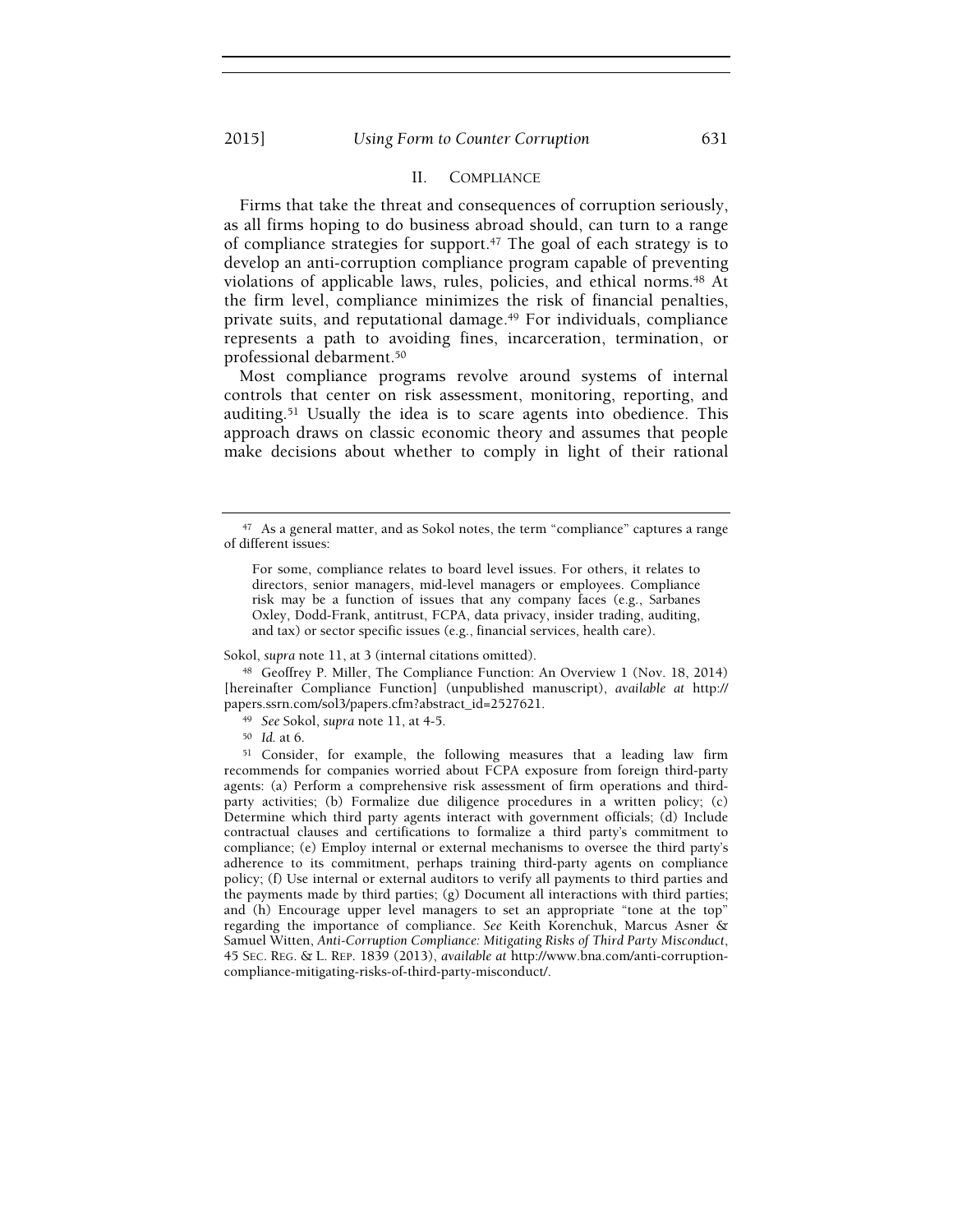economic self-interest.52 If detection risks are low or the potential personal gain from disobedience is high, then the rational-actor model suggests that we should expect agents to commit a wrong.<sup>53</sup> By contrast, if the likelihood of detection is high or the severity of sanctions is great, then compliance ought to be more likely.<sup>54</sup> The vast majority of the compliance tools in use today reflect this mentality, including corporate boards, supervisory personnel, audits, electronic monitoring, penalty guidelines, and whistleblower hotlines. These are the same structures that federal authorities identify as hallmarks of a strong compliance program when recommending how to avoid FCPA scrutiny.<sup>55</sup> They are meant to deter, detect, and punish wrongdoing, in that order.

Over time, the popularity and intuitive appeal of rational choice theory has given way to a few concerns about its efficiency. For one, programs that rely on it must counter the practical problems inherent in any system that relies primarily on monitoring.56 These include high operating costs, the need for constant surveillance, the danger of making agents too cautious or unduly timid, and the creation of an atmosphere of distrust.57 Corruption adds the complicating factor that bribery takes place in secret, often with the help of robust institutions that spring up to disguise off-the-books transactions.<sup>58</sup> Foreign agents are particularly difficult to monitor given the distance that separates them and the frequent use of disguised fees to cover their tracks.<sup>59</sup>

Another worry is the rational-actor model's dependence on setting clear boundaries up front so that agents know what behavior is acceptable and what is not. If agents are confused or ignorant about relevant legal or environmental factors, then they will be unable to

<sup>&</sup>lt;sup>52</sup> See Jonathan Jackson et al., Compliance and Legal Authority, in INTERNATIONAL ENCYCLOPEDIA OF THE SOCIAL & BEHAVIORAL SCIENCES 456, 456 (2d ed. 2015); Christopher Hodges, Corporate Behaviour: Enforcement, Support or Ethical Culture? 24 (Apr. 28, 2015) (unpublished manuscript), available at http://ssrn.com/abstract= 2599961. See generally Gary S. Becker, Crime and Punishment: An Economic Approach, 76 J. POL. ECON. 169, 176, 190-93 (1968) (using economic theory and equations to calculate a potential offender's propensity to commit crimes).

<sup>53</sup> See Jackson et al., supra note 52, at 456; Becker, supra note 52, at 190-93.

<sup>54</sup> See Jackson et al., supra note 52, at 456; Becker, supra note 52, at 190-93.

<sup>55</sup> See Miller, Compliance Function, supra note 48, at 5-19.

<sup>56</sup> See Joseph W. Yockey, Choosing Governance in the FCPA Reform Debate, 38 J.

CORP. L. 325, 356-58 (2013) [hereinafter Choosing Governance].

<sup>57</sup> See id.

<sup>58</sup> See Keefe, supra note 3; Carson, supra note 38, at 6-8.

<sup>59</sup> See Sarfaty, supra note 31, at 433; Yockey, Choosing Governance, supra note 56, at 357.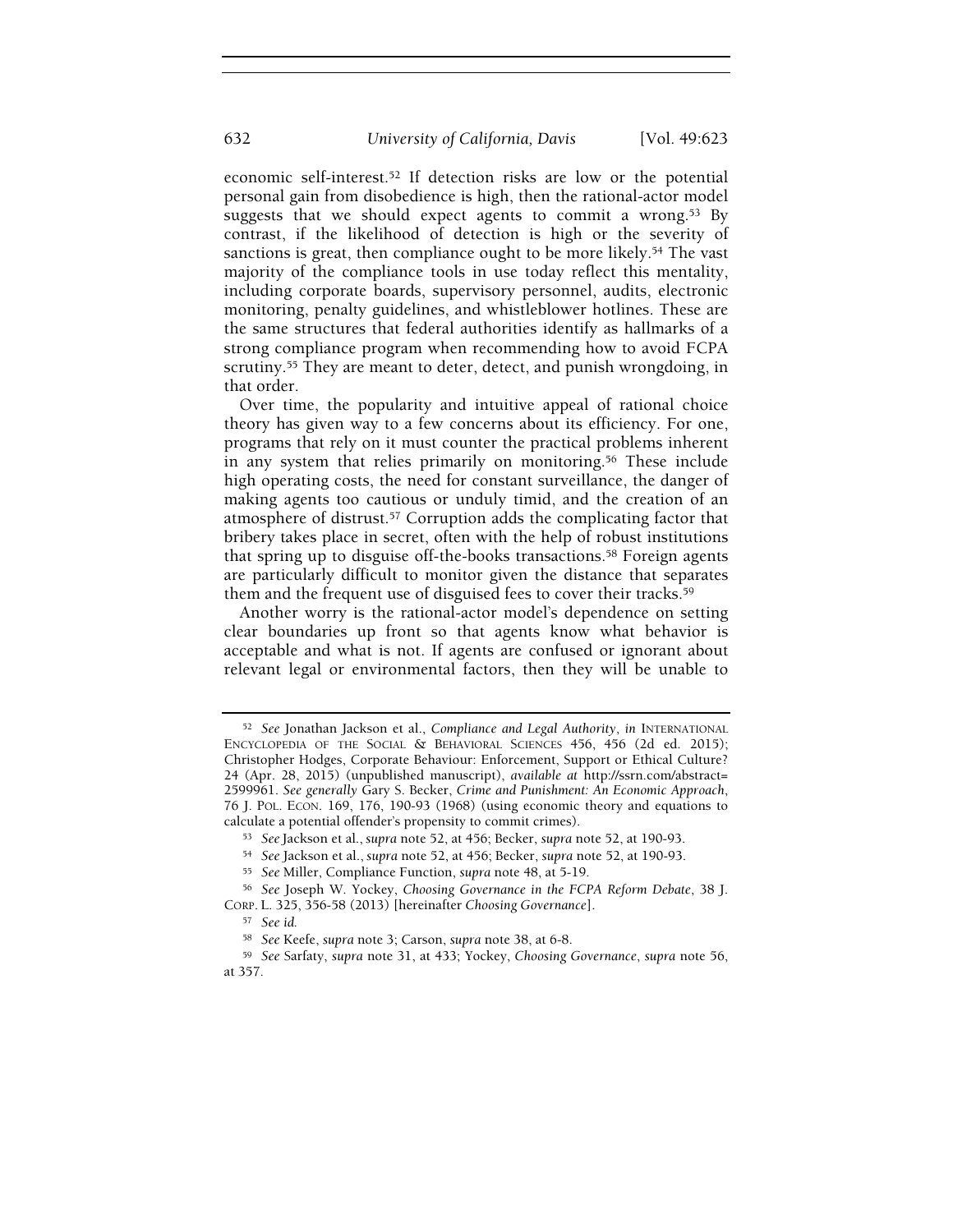assess (or "price") the risk of non-compliance.60 While this framework may work well in straightforward situations with black-and-white distinctions, it struggles in the face of phenomena that involve multiple or evolving dimensions. For corruption in particular, differences in jurisdiction, cultural norms, social practices, and community values limit one's ability to precisely quantify expected costs and rates of detection.<sup>61</sup>

Recent work in the behavioral sciences similarly reveals that agents commonly act irrationally, at least in an economic sense, by making decisions without strictly balancing financial considerations.62 Many people, for instance, claim that the fear of disappointing friends and family holds as much or greater deterrent value than monetary fines.<sup>63</sup> Many offenders further report suffering from optimism bias, where even though they were eventually apprehended, they did not perceive any risk of being caught when trying to decide whether to break the law.64 Others are tempted to pay bribes because of "softer" factors like peer pressure or the social atmosphere of their workplace.<sup>65</sup>

Modern theorists answer the limits of rational choice by placing greater emphasis on more nuanced approaches to authority and accountability. Firm leaders increasingly recognize that risk awareness can no longer be limited to executives and directors; it must instead permeate all aspects of company strategy, from top to bottom. As a result, there is a push to move past static, incentive-based compliance programs in favor of innovations that seek to instill a corporate culture driven by ethics and moral values.<sup>66</sup> This approach aims to encourage agents to internalize an enduring set of beliefs, ideals, and practices that are capable of consistent application as situations and performance goals change.<sup>67</sup>

<sup>60</sup> See Carson, supra note 38, at 24-25.

<sup>61</sup> See id. at 36-38.

<sup>62</sup> Joseph W. Yockey, The Compliance Case for Social Enterprise, 4 MICH. BUS. & ENTREPRENEURIAL L. REV. 1, 10-11 (2014) [hereinafter Compliance Case]; see Hodges, supra note 52, at 17-18.

 $63$  See Hodges, supra note 52, at 13 & n.102, 16-17 & n.137. Reputational consequences also serve a greater deterrent role for some businesses more than others. Id. at 13.

<sup>64</sup> Id. at 12 & n.91.

<sup>65</sup> Id. at 3.

<sup>66</sup> See Yockey, Compliance Case, supra note 62, at 18-19; Hodges, supra note 52, at 25-26.

<sup>67</sup> See Yockey, Compliance Case, supra note 62, at 18-19; Hodges, supra note 52, at 27-28.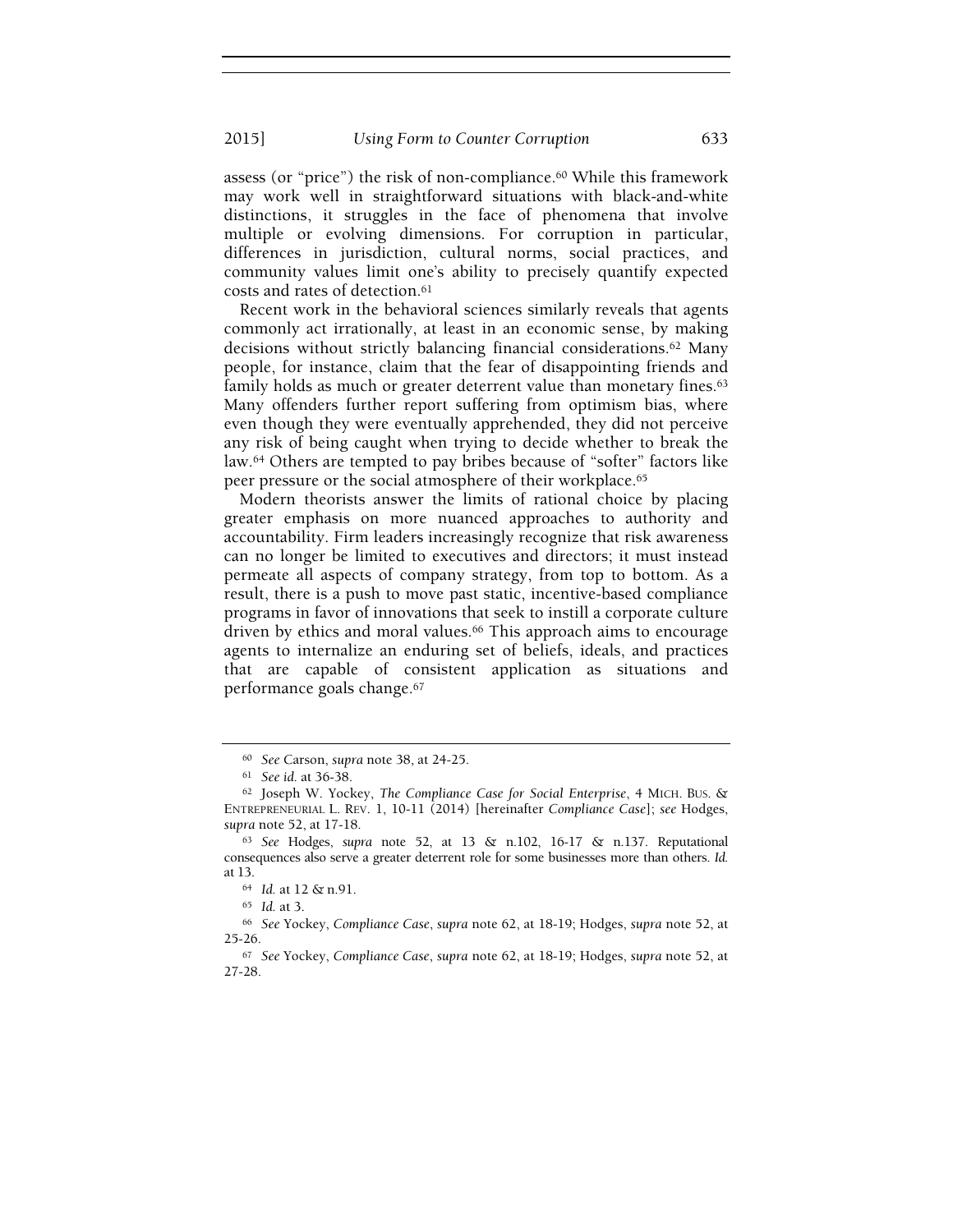# 634 University of California, Davis [Vol. 49:623

Agents are helped along the way to an intrinsic understanding of right and wrong through legitimate opportunities to review and question the purpose behind applicable policies. Such a process ought to make it easier for them to respond proactively to complex ethical challenges. Their support will come from buying into core values instead of the narrow and opaque lessons often found in rulebooks. Since most individuals operate with a sense of justice, values-based compliance strategies seek to mine it so that it becomes the company's guiding force and barometer for assessing positive organizational performance.68 Failure in this model results if all that remains is mindless, unblinking submission to authority or the reflexive avoidance of physical or financial harm. It is better, cheaper, and more sustainable for agents to see compliance as harmonious with their own beliefs, independent from whatever surveillance and sanctioning architecture a firm deploys.<sup>69</sup>

#### III. COMPLIANCE AND FORM

Among its other contributions, the shift toward values-based compliance marks a point where choice of form takes on new significance. Whatever form of association a firm selects signals something about the values that its founders and controllers will likely prioritize.70 For standard-form for-profit businesses, they are traditionally understood as vehicles meant to maximize financial gains for their owners.<sup>71</sup> Their default accountability structures  $-$  along with strong historical and industry pressures — lean heavily toward promoting profits for shareholders.72 Indeed, recent studies confirm that a majority of managers reject long-term planning in favor of short-term financial gain.73 It is only natural for organizational values, beliefs, and patterns of behavior to come to reflect this outlook.<sup>74</sup>

<sup>68</sup> See Hodges, supra note 52, at 15-16, 27-28.

<sup>69</sup> See Yockey, Compliance Case, supra note 62, at 18-19.

<sup>70</sup> See generally Usha Rodrigues, Entity and Identity, 60 EMORY L.J. 1257 (2011) (arguing that entity form alone can create meaning).

<sup>71</sup> Flora Stormer, Making the Shift: Moving From "Ethics Pays" to an Inter-Systems Model of Business, 44 J. BUS. ETHICS 279, 283 (2003) ("In corporate circles, the number one ethic is to behave economically because the world has been simplified to the tenet of 'maximize profits.'").

<sup>72</sup> Leo E. Strine, Jr., Making It Easier for Directors to "Do the Right Thing"?, 4 HARV. BUS. L. REV. 235, 238-39 (2014); see Hodges, supra note 52, at 25.

<sup>73</sup> David Benoit, BlackRock's Fink, McKinsey Lead Group Fighting Wall Street Myopia, MoneyBeat, WALL ST. J. (Mar. 11, 2015, 2:20 PM), http://blogs.wsj.com/moneybeat/ 2015/03/11/blackrocks-fink-mckinsey-lead-group-fighting-wall-street-myopia/tab/print/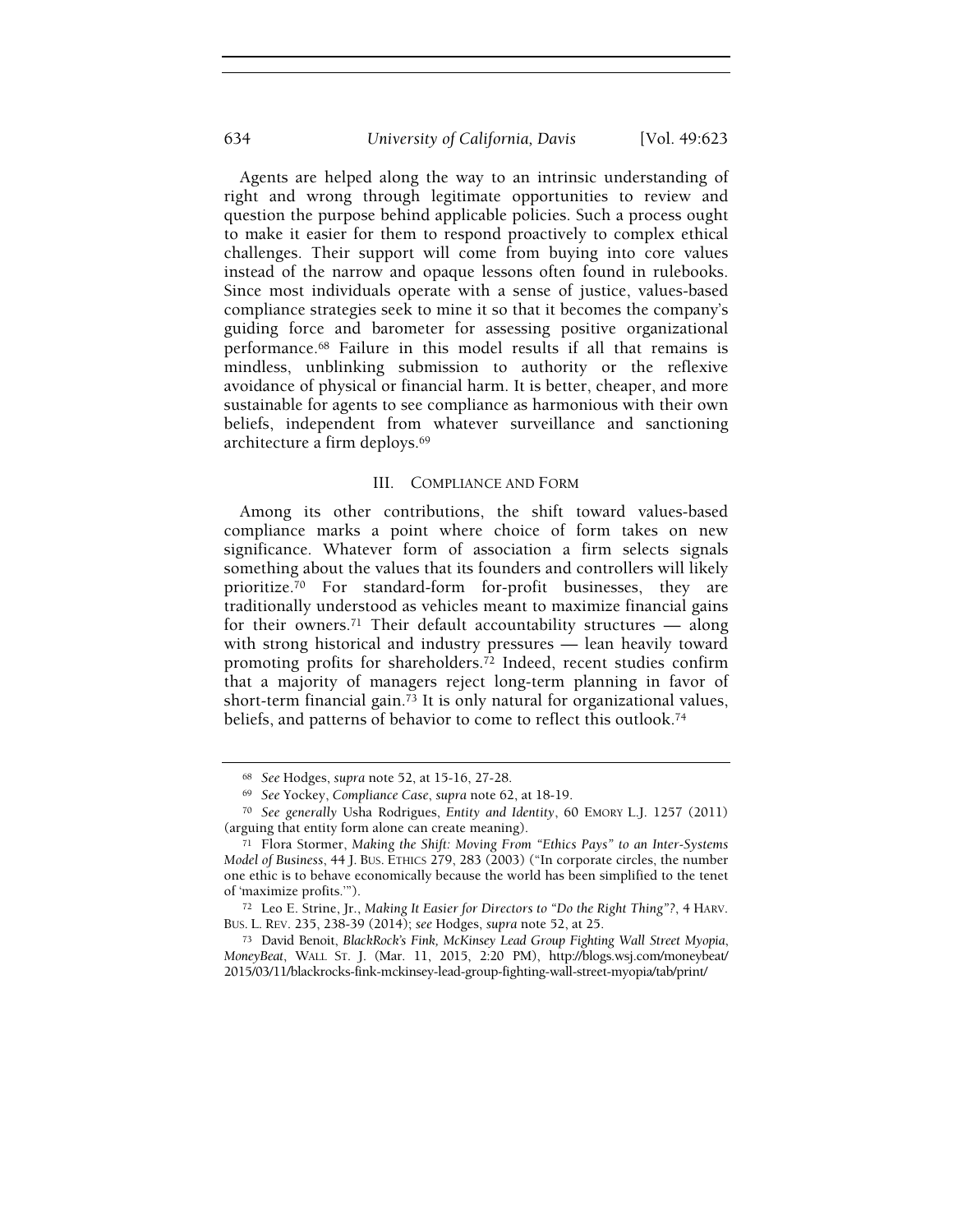Of course, it is not a given that wrongdoing and corrupt practices will follow. The profit-making goals of capitalism are responsible for improving the lives of millions. But the danger of making short-term profits a top priority is that agents will be tempted to skirt ethical lines if they think doing so is necessary to hit financial targets or to keep pace with their competitors. Hodges notes that many observers today misinterpret capitalist policy as a license to act selfishly.<sup>75</sup> He sees this as triggering a "cultural drift," where market and economic forces steadily push agents to put their principals' interests ahead of their own ideological preferences.76 It is perhaps unsurprising, then, to see that a recent report cited by Chief Justice Strine of the Delaware Supreme Court finds that fifty-three percent of finance executives believe that their careers will stall if they are not flexible on personal ethics.<sup>77</sup> There are plenty of examples, from Enron to the recent global financial crisis, where the prioritization of speculation and financial gain came to overshadow interests in compliance or the pursuit of the common good.

<sup>75</sup> Hodges, supra note 52, at 24.

<sup>76</sup> Id.; see Johnson et al., supra note 74, at 81 ("Indeed, faulty beliefs about the supposed legal or market necessity of zealous profit maximization may lie behind the disturbing failure of many leaders to exercise sound moral judgment.").

<sup>77</sup> Strine, Jr., supra note 72, at 241.

<sup>(</sup>citing study showing that a majority of corporate executives "wouldn't be willing to make an investment to increase their profits by 10% over three years if it meant missing quarterly earnings"); see also DARRELL WEST, GOVERNANCE STUD. AT BROOKINGS, THE PURPOSE OF THE CORPORATION IN BUSINESS AND LAW SCHOOL CURRICULA passim (2011), available at http:// www.brookings.edu/~/media/research/files/papers/2011/7/19%20corporation%20west/0719 \_corporation\_west.pdf (finding that the top 20 business and law schools primarily teach that maximizing shareholder wealth is and should be the primary purpose of the corporation).

<sup>74</sup> See Matthew T. Bodie, The Post-Revolutionary Period in Corporate Law: Returning to the Theory of the Firm, 35 SEATTLE U. L. REV. 1033, 1033-34 (2012) ("Although the vibrancy of shareholder primacy has at times been called into question as a matter of law, both boardrooms and courts have taken the normative call for shareholder wealth maximization increasingly to heart. There is little doubt that the revolution has not only substantially affected legal theory but also legislation, court decisions, and corporate behavior."); see also Lyman Johnson et al., Rethinking How Business Purpose Is Taught in Catholic Business Education, 32 J. CATHOLIC HIGHER EDUC. 59, 61 n.4 (2013) ("If profit maximization and shareholder wealth are the assumed corporate purpose, the focus in corporate governance correspondingly becomes how to better govern corporations to achieve that end. But if corporate purpose is not the pursuit of a singular financial objective, then governance structure and processes must also change to best attain the identified institutional goal(s). In this way, the how of corporate governance is vitally linked to the what of corporate purpose.").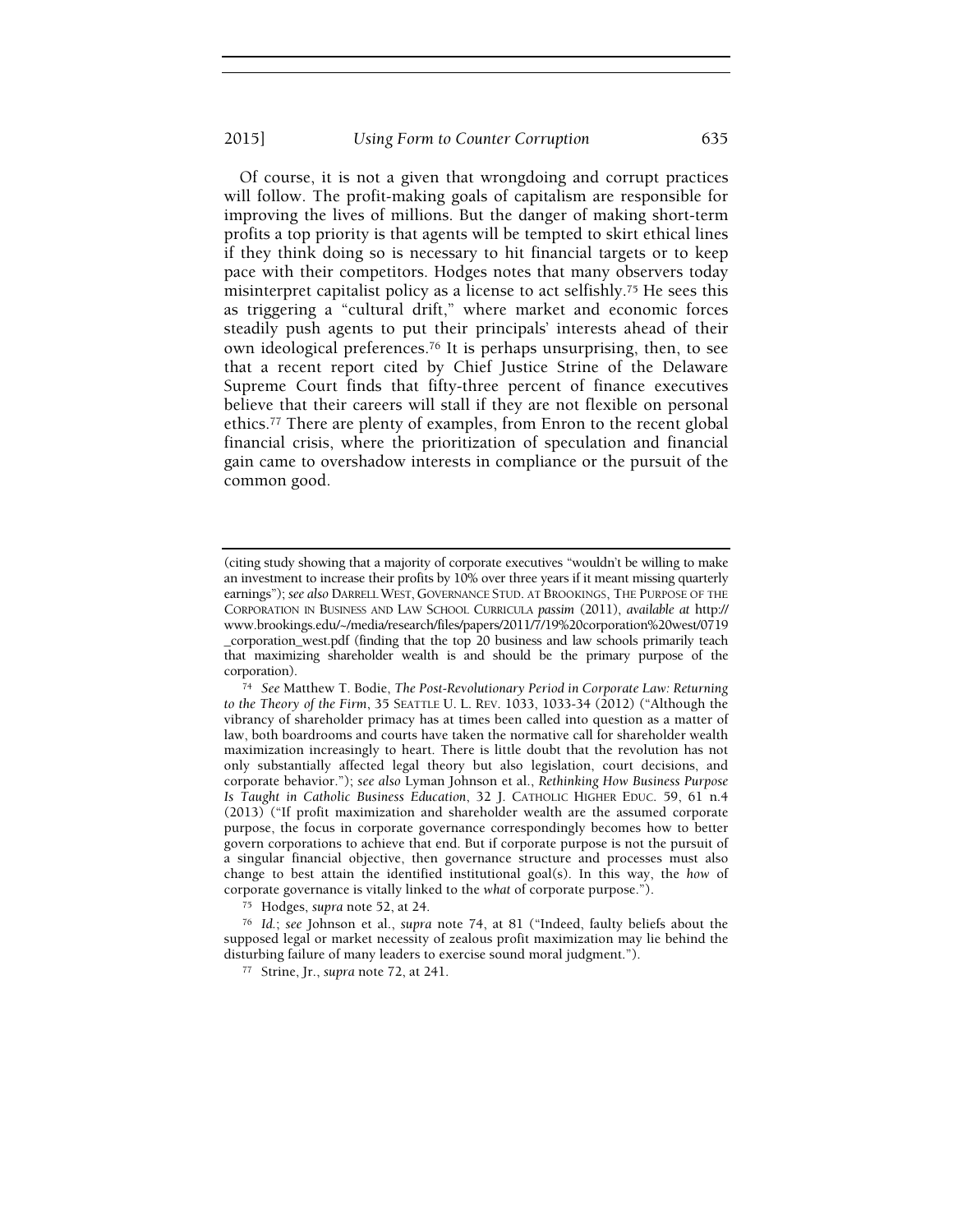# 636 University of California, Davis [Vol. 49:623

# A. The Public Benefit Corporation

One way to push back against the potentially deleterious effects of traditional norms and systems in business is to expand the institutional playbook. The public benefit corporation ("PBC") represents an opportunity to do just that. The PBC is a new statutory form that requires controllers to pursue social goals in tandem with shareholder profits.78 It looks and acts like a traditional for-profit firm in almost every way but adds the extra dimension of expressly serving the public interest. Thirty states and the District of Columbia have passed PBC legislation within the past five years.79 This essay focuses on Delaware's PBC statute for the simple reason that Delaware is the undisputed leader of corporate law invention and influence. When Delaware moves, "other states invariably follow suit, revising their codes to follow Delaware's innovations."<sup>80</sup>

The cornerstone of Delaware's PBC statute is a requirement that adopting firms identify one or more "public benefit" purposes in their articles of incorporation.81 Permissible purposes are ones that create a positive effect or lessen a negative effect on persons, entities, communities, or interests, including those of a cultural, charitable, religious, educational, or technological nature.82 Delaware PBCs must further operate in a "responsible and sustainable manner," and their directors are duty-bound to balance (i) the financial interests of shareholders; (ii) the public benefit(s) set forth in their articles; and (iii) the best interests of anyone materially affected by the firm's activities.<sup>83</sup>

Though other states require PBCs to measure their social performance pursuant to an independent third-party standard, doing so is optional under Delaware law.84 Delaware is also unique in requiring PBCs to provide a report on their social performance every

<sup>78</sup> J. Haskell Murray, Social Enterprise Innovation: Delaware's Public Benefit Corporation Law, 4 HARV. BUS. L. REV. 345, 347-48 (2014).

<sup>79</sup> State by State Status of Legislation, BENEFIT CORPORATION, http://benefitcorp.net/ policymakers/state-by-state-status?state=0 (last visited Sept. 21, 2015) (depicting the number of states that have passed PBC laws, and the number of states working on passing laws).

<sup>80</sup> Roberta Romano, The Need for Competition in International Securities Regulation, 2 THEORETICAL INQUIRIES L. 387, 509 (2001).

<sup>81</sup> DEL. CODE ANN. tit. 8, § 362(a) (2015).

<sup>82</sup> Id. § 362(b).

<sup>83</sup> Id. § 362(a).

<sup>84</sup> Murray, supra note 78, at 351-52.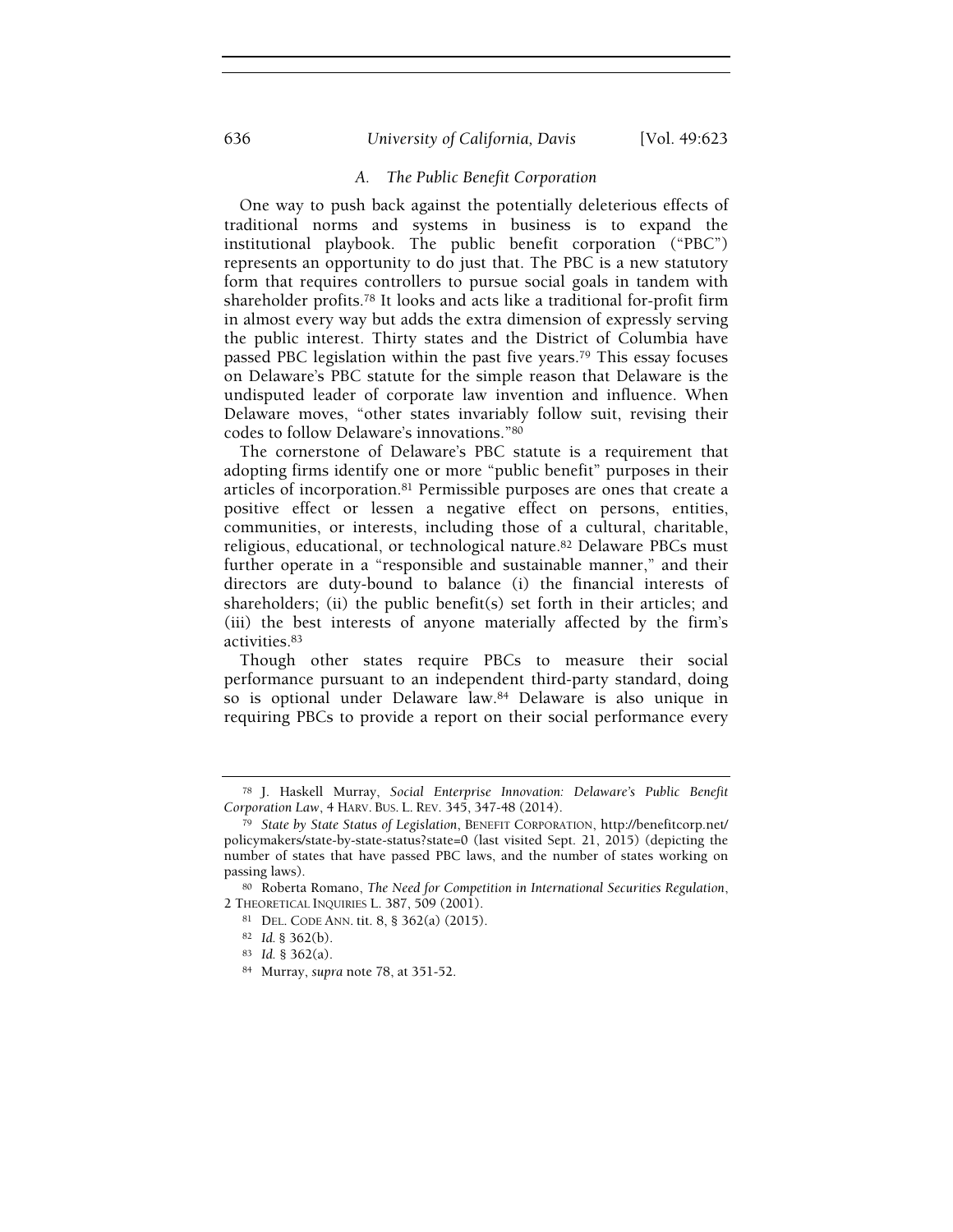two years instead of the more common annual approach.85 Finally, shareholders in Delaware PBCs have the right to file a unique derivative action — a benefit enforcement proceeding — to enforce directors' duty to balance social and financial goals.<sup>86</sup>

Importantly, the PBC form did not emerge in a vacuum. It was born out of the larger "social enterprise" movement.87 Though this concept is still maturing, a social enterprise is generally defined as a for-profit company that uses market-based strategies to mitigate social, humanitarian, or ecological problems.<sup>88</sup> In this sense, social enterprises occupy a different space than firms professing a commitment to "corporate social responsibility" ("CSR"). CSR efforts seek to make businesses more mindful of their impact on people and the planet.89 Accordingly, CSR advocates encourage firms to make philanthropic donations, pay fair wages, minimize their carbon footprints, and the like. Social enterprises do not oppose these practices, but one of their biggest concerns is fragmentation. Frequently the trouble with incorporating social concerns into governance is the temptation to compartmentalize them — to view them as important but still separate from overriding financial considerations.90 An advantage of the traditional norm of shareholder wealth maximization is that it gives managers a clear directive for decision-making: do whatever raises profits, avoid whatever does not. As managers attempt to move beyond this narrow view to weigh additional factors, they may become confused about priorities or feel bound to make trade-offs between social and financial goals whenever the two appear at odds.<sup>91</sup>

<sup>85</sup> See tit. 8, § 366(b); Murray, supra note 78, at 346, 358-61.

<sup>86</sup> Under the Delaware statute, PBC shareholders must own, individually or collectively, at least two percent of outstanding shares or, if the firm is publicly listed, the lesser of two percent and at least two million dollars in market value to bring a benefit enforcement proceeding. Directors are deemed to have satisfied their fiduciary duties in this regard if the challenged decision was both informed and disinterested, and not one that no person of ordinary, sound judgment would make. See tit. 8, §§ 365, 367.

<sup>87</sup> See Social Enterprise, SOC. ENTERPRISE ALLIANCE, https://socialenterprise.us/ about/social-enterprise/ (last visited Nov. 10, 2015) (providing description of a social enterprise including the history of the social enterprise movement).

<sup>88</sup> Joseph W. Yockey, Does Social Enterprise Law Matter?, 66 ALA. L. REV. 767, 769 (2015) [hereinafter Social Enterprise Law].

<sup>89</sup> Id. at 773.

<sup>90</sup> See Marjorie Kelly & Allen L. White, From Corporate Responsibility to Corporate Design, 33 J. CORP. CITIZENSHIP 23, 24 (2009).

<sup>91</sup> Michael C. Jensen, Value Maximization, Stakeholder Theory, and the Corporate Objective Function, 22 J. APPLIED CORP. FIN. 32, 32-33 (2010) (arguing that CSR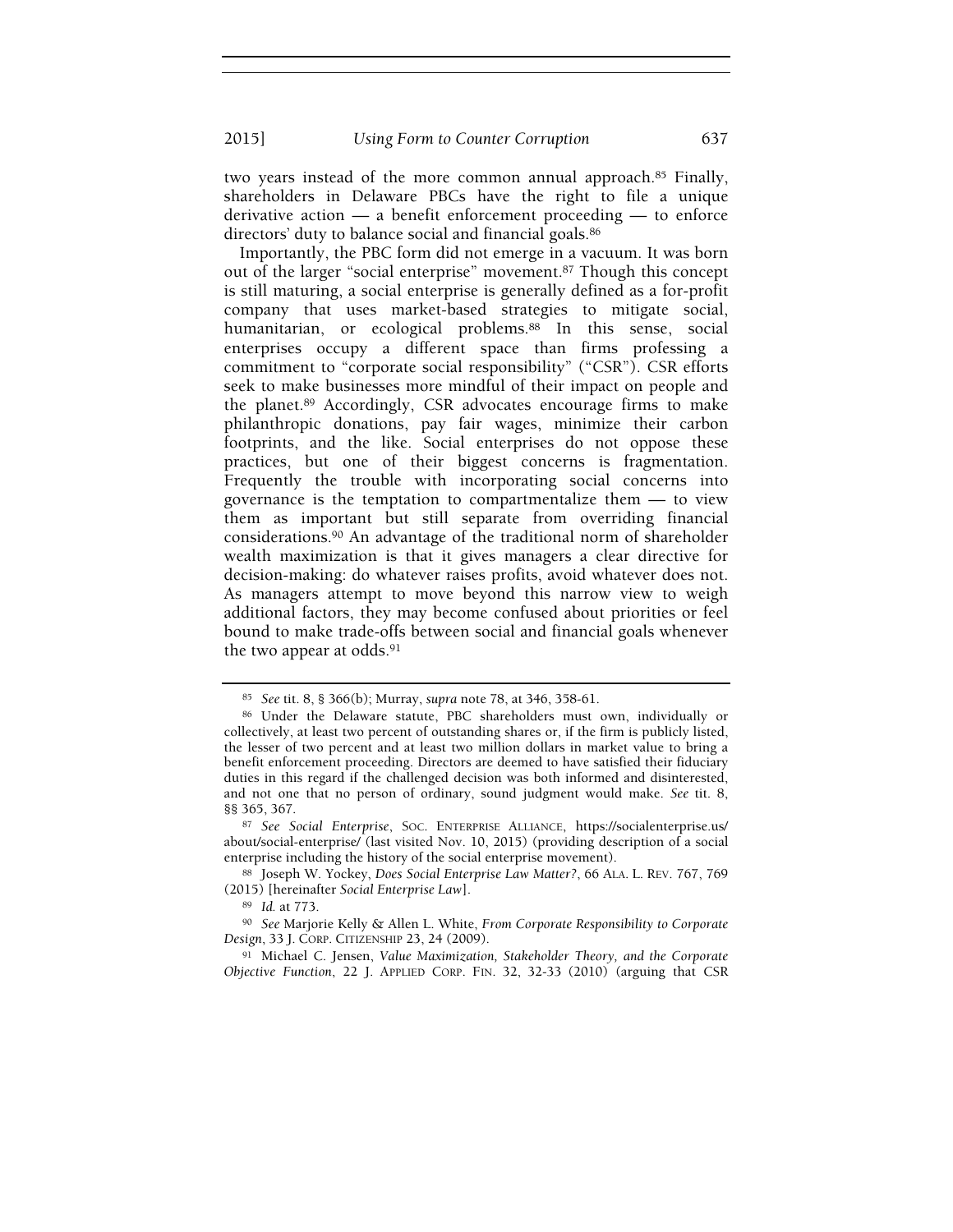So often the result of this tension is to see CSR as strategic, framed solely in terms of how it will help financial performance rather than what is in the best interests of society. In large part this is why "many researchers concentrate on 'selling' socially responsible behavior to corporations (based on a neoclassical economic framework of profit maximization) by attempting to establish a positive relationship between CSR and financial performance."92 Corporations increasingly produce sustainability reports and publicize their "green" behaviors, but these efforts often appear driven more by public relations and marketing considerations than by any core commitment to responsibility.<sup>93</sup>

Social enterprises and the PBC form offer an antidote to these concerns. They seek to forge a new path in the current environment by reimaging the fundamental purpose of the firm. They view the purpose of business as being about more than financial considerations and strive to integrate social and financial goals toward the singular end of human flourishing.<sup>94</sup> Their thought process is not to make money first but instead is to prioritize issues such as charitable donations or curbing emissions. The idea is to make social mission the point of the business from its conception.

Greyston Bakery is a good example of this model. Greyston is a large commercial bakery famous in part for providing baked ingredients in Ben & Jerry's ice cream.95 At first blush, Greyston looks like a traditional business that makes money by selling goods and services something it must do to remain solvent. Yet the company is also a PBC that follows a strict workforce development directive.96 It hires hardto-employ workers and then teaches them skills that they can apply when seeking jobs elsewhere.<sup>97</sup> It organizes its business activities

activities divert time away from core managerial obligations).

<sup>92</sup> Stormer, supra note 71, at 282.

<sup>93</sup> See id. at 282-83.

<sup>94</sup> Or, as Brakman Reiser puts it, they "pursue social and business goals together, viewing them as synergistic and mutually reinforcing, as equal partners in their business vision." Dana Brakman Reiser, For-Profit Philanthropy, 77 FORDHAM L. REV. 2437, 2450 (2009).

<sup>95</sup> Greyston Bakery, BEN & JERRY'S, http://www.benjerry.com/greyston (last visited Nov. 16, 2015).

<sup>96</sup> See Benefit Corporation, GREYSTON, http://greyston.com/the-bakery-open-hiring/ benefit-corporation/ (last visited Aug. 28, 2015); Benefit Corporation in Action, GREYSTON, http://greyston.com/the-bakery-open-hiring/benefit-corporation-in-action/ (last visited Sept. 22, 2015).

<sup>97</sup> GREYSTON, ANNUAL REPORT (2014), available at http://greyston.com/wp-content/ uploads/2013/09/annual\_breport\_2014\_expanded.pdf.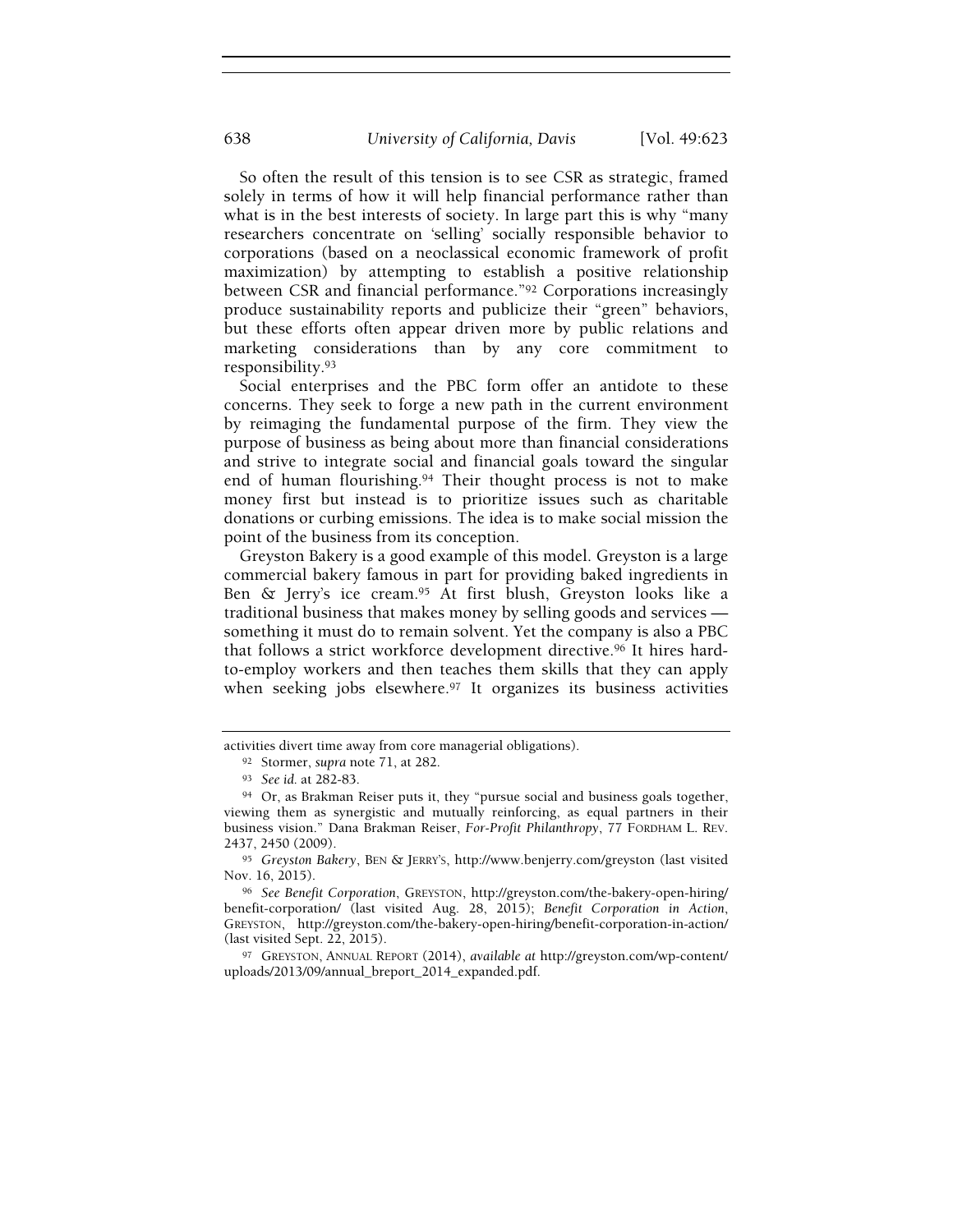around the goal of making money to solve an unmet social problem providing jobs to individuals with criminal records or poor credit histories.<sup>98</sup>

Observers correctly note that PBC laws trace their origins at least in part to a belief that standard corporate fiduciary duties might dissuade managers of social enterprises from making decisions that place social goals above maximizing shareholder wealth.99 However, while this belief is popular, it stems from an overly narrow understanding of the law. The business judgment rule provides ample flexibility to corporate managers to make any socially driven decision they desire. All they must do is act in due care, in good faith, and stay free of conflicts of interest.100 At the outermost limits of this framework, the only showing that directors are ever required to make is that there is some plausible justification for why a given decision is in the best short-term or long-term interests of the firm (e.g., that it promotes good will or satisfies a consumer demand).<sup>101</sup>

This formula is simple and easy to demonstrate, and it explains why, I believe, no court to date has overruled a business decision solely on the grounds that it puts purpose ahead of profits.102 The U.S. Supreme Court recently affirmed this view in saying that "[w]hile it is certainly true that a central objective of for-profit corporations is to make money, modern corporate law does not require for-profit corporations to pursue profit at the expense of everything else, and many do not do so."103 Moreover, firms outside of the corporate domain have even more flexibility. Private and closely held firms, for example, often find

<sup>101</sup> Id.

<sup>98</sup> See id.

<sup>99</sup> See, e.g., Mark A. Underberg, Benefit Corporations vs. "Regular" Corporations: A Harmful Dichotomy, HARV. L. SCH. F. ON CORP. GOVERNANCE & FIN. REG. (May 13, 2012), http://corpgov.law.harvard.edu/2012/05/13/benefit-corporations-vs-regular-corporations-aharmful-dichotomy/.

<sup>100</sup> Yockey, Social Enterprise Law, supra note 88, at 787.

<sup>102</sup> See, e.g., Larry Ribstein, Accountability and Responsibility in Corporate Governance, 81 NOTRE DAME L. REV. 1431, 1470-71 (2006) (discussing two cases where the complaint against management was dismissed due to plausible justification); see also Underberg, supra note 99. Note, however, that Delaware case law holds that directors owe a duty to maximize short-term returns for shareholders in a sale or change-of-control scenario. Revlon, Inc. v. MacAndrews & Forbes Holdings, 506 A.2d 173, 182 (Del. 1986). Yet even so, Delaware courts also allow directors of target companies to execute a range of takeover defenses to preserve the corporation's long-term business plan, including in situations where doing so is in contravention of shareholder preferences. Christopher M. Bruner, Conceptions of Corporate Purpose in Post-Crisis Financial Firms, 36 SEATTLE U. L. REV. 527, 531 (2013).

<sup>103</sup> Burwell v. Hobby Lobby Stores, Inc., 134 S. Ct. 2751, 2771 (2014).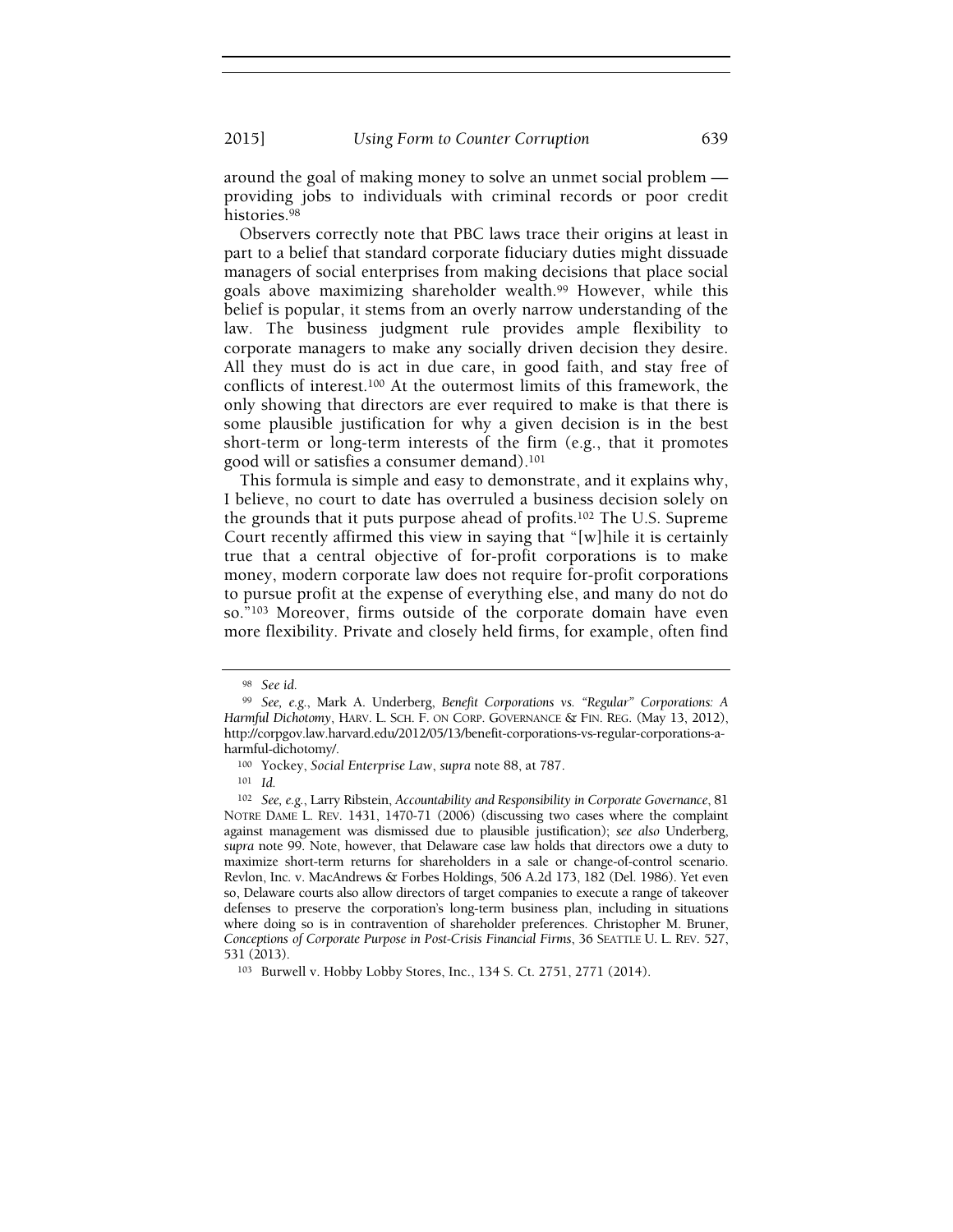it easy to elevate non-financial interests over profits since ownership and management generally share the same goals and consist of the same people.<sup>104</sup>

A better justification for the PBC focuses on its role in disrupting norms and expectations. Surpassing the CSR debate, the form puts, in Chief Justice Strine's words, "actual power behind the idea that corporations should be governed not simply for the best interests of stockholders."105 PBCs do this first by filling an important market gap and helping social enterprises attract interest from pro-social investors, employees, and consumers.106 Beyond that, though, they send powerful signals that can reshape societal attitudes and beliefs. Under an expressive theory of law, just as the FCPA expresses the view that bribery is morally wrong, PBC statutes reinforce the value of integrating social and financial concerns in business management.<sup>107</sup> At the same time, by carving out their own space in the market, PBCs offer a unique focal point for facilitating an ecosystem and collaborative network capable of supporting the growing number of active social entrepreneurs.108 Social enterprises and the statutes they inspire thus epitomize the true spirit of entrepreneurialism: they challenge the status quo by "revolutioniz[ing] the economic structure from within."<sup>109</sup>

<sup>104</sup> See, e.g., Alan J. Meese & Nathan B. Oman, Hobby Lobby, Corporate Law, and the Theory of the Firm: Why For-Profit Corporations Are RFRA Persons, 127 HARV. L. REV. F. 273, 277-79 (2014) (discussing shareholders using closely-held corporations "as a conduit for their religious beliefs").

<sup>105</sup> Strine, Jr., supra note 72, at 242.

<sup>106</sup> Though not without controversy, some view PBCs and other social enterprises as better alternatives to charitable non-profits since the latter are frequently seen as less professional and less sophisticated than for-profit companies. See Anne-Claire Pache & Filipe Santos, Inside the Hybrid Organization: Selective Coupling as a Response to Competing Institutional Logics, 56 ACAD. MGMT. J. 972, 984 tbl.3 (2013).

<sup>107</sup> Yockey, Compliance Case, supra note 62, at 29-30.

<sup>108</sup> See Yockey, Social Enterprise Law, supra note 88, at 807-09.

<sup>109</sup> JOSEPH A. SCHUMPETER, CAPITALISM, SOCIALISM & DEMOCRACY 83 (2d ed. 1947) ("The opening up of new markets, foreign or domestic, and the organizational development from the craft shop and factory to such concerns as U.S. Steel illustrate the same process of industrial mutation  $-$  if I may use that biological term  $-$  that incessantly revolutionizes the economic structure from within, incessantly destroying the old one, incessantly creating a new one. This process of Creative Destruction is the essential fact about capitalism. It is what capitalism consists in and what every capitalist concern has got to live in.").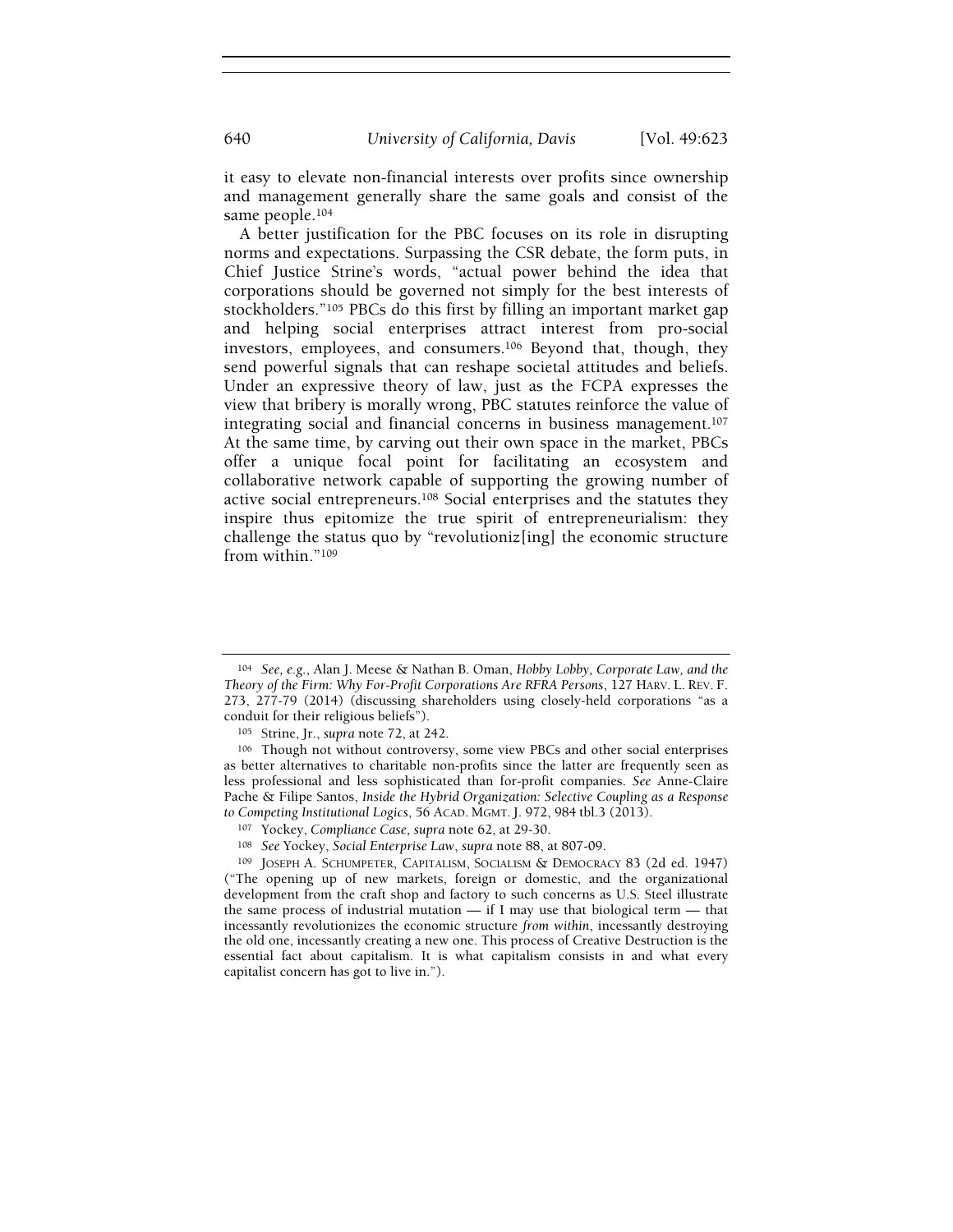# B. PBCs and Anti-Corruption Compliance

The PBC's origins and designs in social enterprise create an opportunity for the form to play a powerful role in shaping valuesbased anti-corruption compliance. It is difficult for values to take root in a firm without a strong expression of organizational ethics and ideals. The more complex, varied, or inconsistent those values appear to be, the harder it will be for agents to discern them — let alone internalize them. The PBC mitigates this risk by coming off the rack with a clear sense of mission.<sup>110</sup> The legal form of association chosen by its controllers carries an express obligation to advance a social purpose. Directors are required to balance the financial interests of shareholders and the corporation against an express public benefit. Profits still remain important, but they are qualified by the firm's external mission to facilitate positive social contributions. This design has several positive practical implications for curbing corruption risks.

#### 1. Primacy of Mission

When considered alongside the limits of the rational actor model of compliance, the traction of corporate profit-maximizing norms suggests that if the risk of detection is low and the potential gain from bribery is high, many agents will be tempted to make a corrupt payoff if it might increase shareholder wealth. This reflects the "growth at any cost" mentality that often affects corporate behavior.<sup>111</sup>

The calculus shifts in a PBC, however, in ways that align with values-driven compliance strategies. Whereas the traditional economic view of compliance encourages firms to monitor agents for violations and threaten sanctions against anyone who commits a breach, a values-based model places greater reliance on social, psychological, and moral insights. For the FCPA and its counterparts, that means emphasizing the benefits of clean business practices and urging agents to remain cognizant of the personal costs that corrupt practices pose to their co-workers, the communities where they work, and their own sense of security. This approach tracks the PBC framework, where, far from painting decisions solely in economic terms, the form encourages agents to filter everything they do through a mission of public benefit. The social enterprise paradigm of which it is a part is defined by an

<sup>110</sup> Havard defines mission as "our specific way of being, thinking, and acting all our days." ALEXANDRE HAVARD, VIRTUOUS LEADERSHIP: AN AGENDA FOR PERSONAL EXCELLENCE 21 (2d ed. 2014). It refers to the principles that give agents a sense of duty, identity, and focus.

<sup>111</sup> Kelly & White, supra note 90, at 25.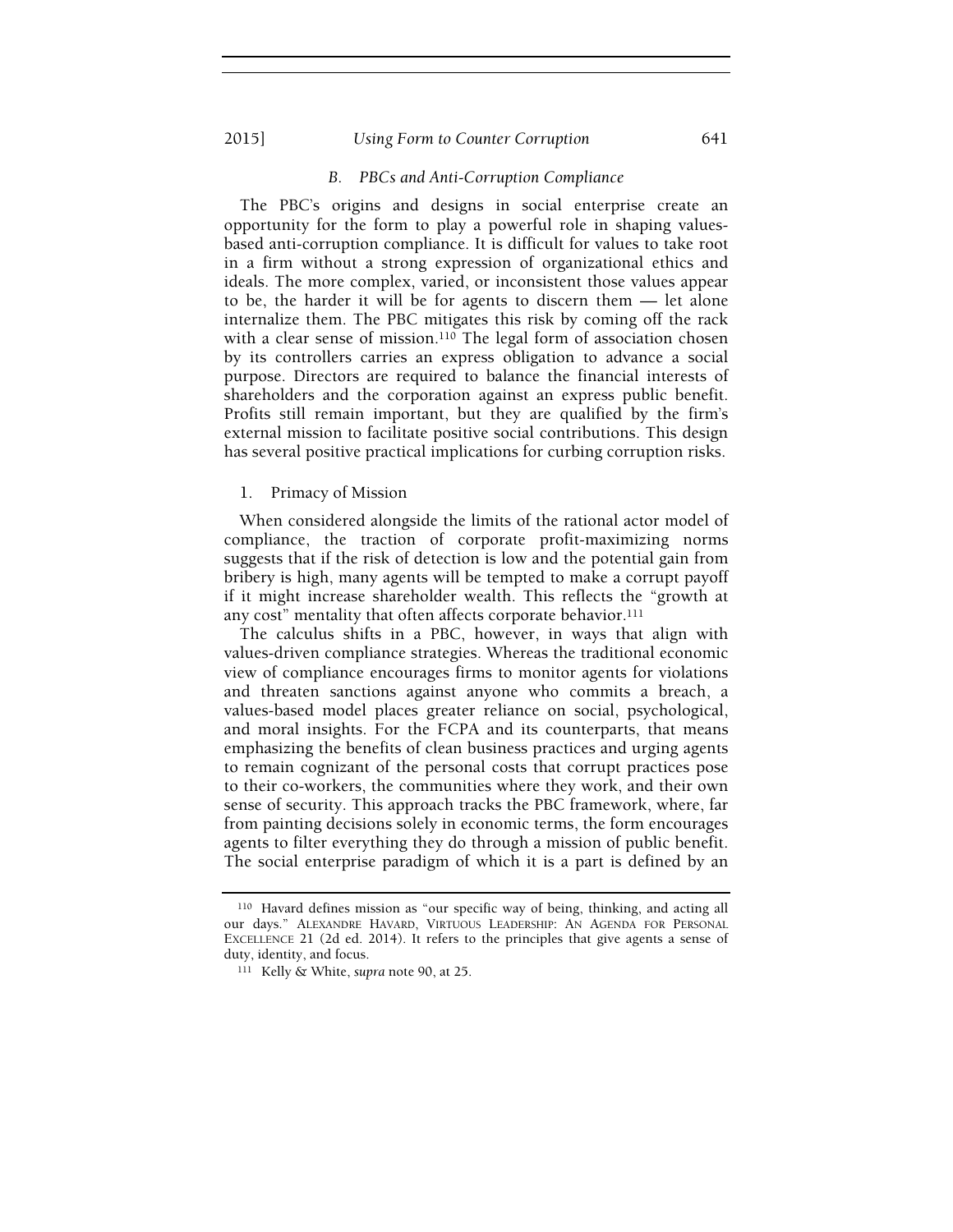objective to positively influence society, the environment, the market, competitors, and industry institutions.112 The PBC's corporate governance architecture accordingly reinforces the value of balancing social and financial concerns by tattooing that normative agenda on every aspect of operations.

It is difficult, for example, to ignore the social consequences of corruption when one is legally obligated to provide a public report on social performance or faces the threat of a benefit enforcement proceeding.113 These systems create an organic incentive for people working in a PBC to "stay ahead of the curve when it comes to the social impact of various phenomena."114 Agents are bound to assess the social context of their activities since that context is what drives their firm's corporate purpose and its strategy for growth.115 At the very least, assuming the PBC form will require them to engage in a dialogue about how their actions affect these inputs.<sup>116</sup>

To illustrate in the corruption context, imagine an agent who is asked by a local foreign official to pay a \$500 bribe to obtain Internet access for her company's office in South America. In the face of shortterm capital pressures or policies that permit "grease" payments, the possibility that she will pay the bribe increases. In the process, though, she may become conditioned to tacitly accept or rationalize the role of side payments in doing business, finding it easier to justify borderline transactions in the future. She may also struggle when responding to

<sup>114</sup> Bright B. Simons, What Makes Social Entrepreneurs Different, HARV. BUS. REV. BLOG (Jan. 11, 2013), http://blogs.hbr.org/2013/01/what-makes-social-entrepreneur/.

<sup>112</sup> Andrew J. Hoffman et al., Hybrid Organizations as Agents of Positive Social Change, in USING A POSITIVE LENS TO EXPLORE SOCIAL CHANGE AND ORGANIZATIONS: BUILDING A THEORETICAL AND RESEARCH FOUNDATION 131, 133 (Karen Golden-Biddle & Jane E. Dutton eds., 2012); Wendy Stubbs, Investigation of Emerging Sustainable Business Models: The Case of B Corps in Australia 4 (July 11, 2014) (unpublished manuscript) (on file with author) (citing Nardia Haigh & Andrew J. Hoffman, Hybrid Organizations: The Next Chapter of Sustainable Business, 41 ORGANIZATIONAL DYNAMICS 126 (2012)).

<sup>113</sup> Yockey, Compliance Case, supra note 62, at 30.

<sup>115</sup> PBCs and other social enterprises do not object to making money per se, and they do not perceive financial and social objectives as incompatible. Rather, these business models seek to make both profits and a positive social impact, with financial growth often seen as a way to maximize their impact potential. Julie Battilana et al., In Search of the Hybrid Ideal, 10 STAN. SOC. INNOVATION REV. 51, 52 (2012); Stubbs, supra note 112, at 4.

<sup>116</sup> Hiller, supra note 12, at 299 ("Managers and directors in a [PBC] will be required to internalize and institutionalize a commitment to monitor the impact of its business on society, consider the import of their actions more broadly, and make tough ethical decisions between conflicting interests.").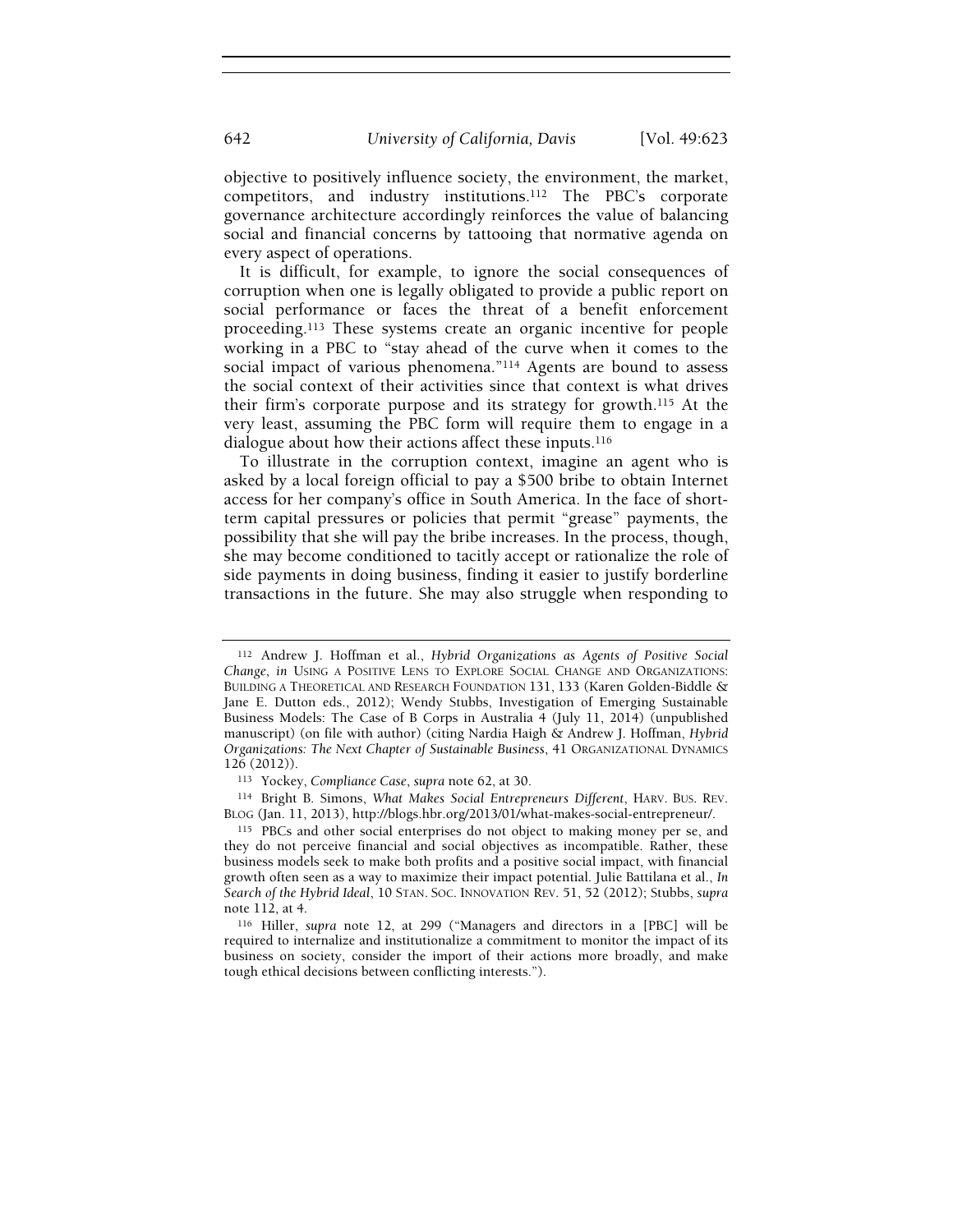less-overt bribe requests or ambiguities that do not fit within an objective catalogue of permissible and impermissible acts.

On the other hand, if the agent is instead taught to prioritize doing good and to see it as the expected company norm — something that the PBC's mandatory mission invites her to do — then hopefully she will consider the prudence of her behavior within this larger framework. The organization's uniquely social mission will nudge her toward assessing how the effects of corruption might contradict that mission, prompting her to consider wider sustainability issues, such as the risk of placing colleagues in danger or contributing to a system that undermines education or national security, when framing every decision. It may also compel a review of supplier and third-party relationships to ensure that those actors are aligned with PBC values and working in safe, ethical ways within their respective communities.117 For example, PBC managers and employees will presumably take greater care in checking whether actors in their supply chains present any risk of involvement with the use of conflict minerals, human trafficking, or excessive environmental pollution.

This dynamic is important given that company codes of conduct rarely improve compliance unless agents understand the reasoning that animates them.118 Agents need to know the rationale behind the rules they are asked to obey.119 If they do not, the risk increases that they will set compliance aside when external pressures such as peer influence, a desire for short-term rewards, or sheer complexity enter the mix. The PBC form provides a ready-made answer to the "why obey" question through every aspect of its public-interest purpose, duty, and enforcement requirements.

# 2. Signaling

Social science research further finds that people tend to adjust their behavior in keeping with the actions and beliefs of those around them.120 Agents surrounded by honest people who value compliance and ethics for their own sake are more likely to exhibit the same

<sup>117</sup> Stubbs, supra note 112, at 9 (quoting a hybrid organization in Australia that evaluates whether its relationship with partners in its supply chain compromise the organization's values).

<sup>118</sup> Gary R. Weaver, Encouraging Ethics in Organizations: A Review of Some Key Research Findings, 51 AM. CRIM. L. REV. 293, 299-300 (2014).

<sup>119</sup> See HAVARD, supra note 110, at 143.

<sup>120</sup> Carson, supra note 38, at 36-37.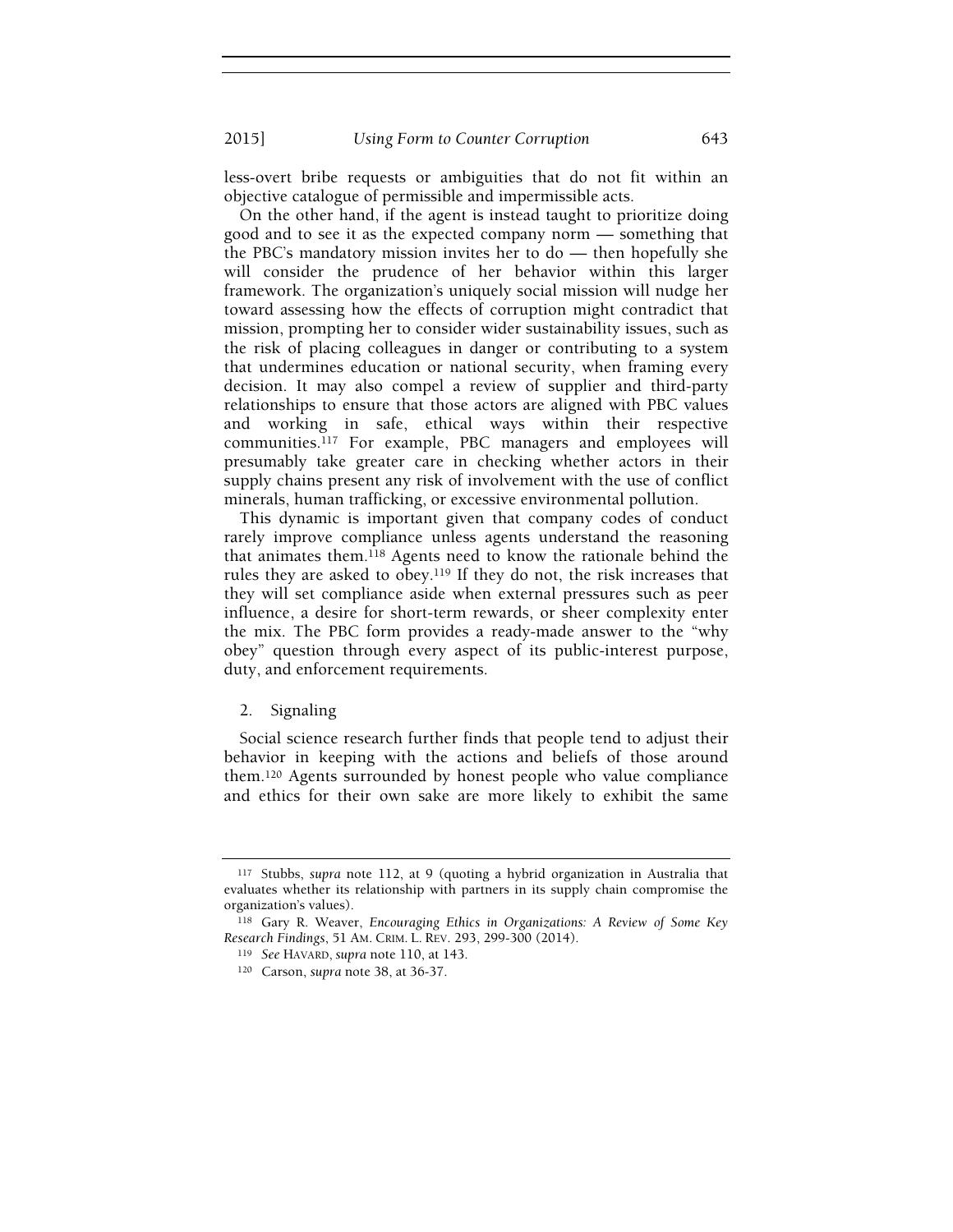propensity.121 They are also less likely to find willing assistance from other agents to commit corrupt acts.122 The hard part, of course, is working out whether agents possess good character or not. For positive values to bolster compliance, it helps when founders and managers exhibit those values when they join so that they can set the "tone at the top" and promote the desired culture.<sup>123</sup>

Organizing as a PBC assists in this regard by sending important signals to the market. Potential agents and investors looking for cues about what a firm values will see in the PBC form that social, financial, and substantiality goals stand in a synergistic relationship.124 Choosing the form ex ante also "provides an entrepreneur with a shorthand way of conveying her basic organizational philosophy" and "reduces confusion about what the firm stands for to both internal and external stakeholders."125 This will likely attract people who share the same social and moral values, helping to minimize resistance to socially motivated decisions whenever social and profit goals appear in tension.126 Consistent with expressive theories of law, the collective identity of the firm — the esprit de corps — will be one that defaults toward prioritizing social mission over the potential short-term gains from bribery, and actions to that effect should be uncontroversial.<sup>127</sup>

An analogy that comes to mind is the way in which Las Vegas casinos are built today. Most of the mega-casinos along the Las Vegas Strip

124 See Yockey, Compliance Case, supra note 62, at 29.

<sup>125</sup> Hans Rawhouser et al., Benefit Corporation Legislation and the Emergence of a Social Hybrid Category, 57 CAL. MGMT. REV. 13, 24-25 (2015).

<sup>126</sup> Pache & Santos, supra note 106, at 995 ("When institutional conflict on goal is unavoidable, organizations may be able to thrive by crafting a strong identity that focuses the attention of their members on convergent means, while recruiting members free from any institutional attachments at the source of the goal conflict.").

127 Yockey, Compliance Case, supra note 62, at 30; Stubbs, supra note 112, at 10 (quoting one non-Delaware PBC executive: "And I think maybe longer-term, helping to power a collective community around challenging a new way of doing business and perhaps because we are already on that journey, we feel a heightened level of responsibility to share that with other businesses in the community that are sort of in tune towards that but don't necessarily have the confidence, or know that you can actually do business in that way and really you don't need to bend your values and that there are the people alongside you doing business in that way").

<sup>121</sup> Id.; see John M. Bradley, Empowering Employees to Prevent Fraud in Nonprofit Organizations, 13 CARDOZO PUB. L. POL'Y & ETHICS J. 711, 729 (2014) ("[R]esearchers found that when the participants [in a study] perceived that others in their organization or profession would see the issue as ethically problematic, the participants themselves were more likely to be aware of and consider the ethical issues involved.").

<sup>122</sup> Carson, supra note 38, at 36.

<sup>123</sup> Miller, Compliance Function, supra note 48, at 7.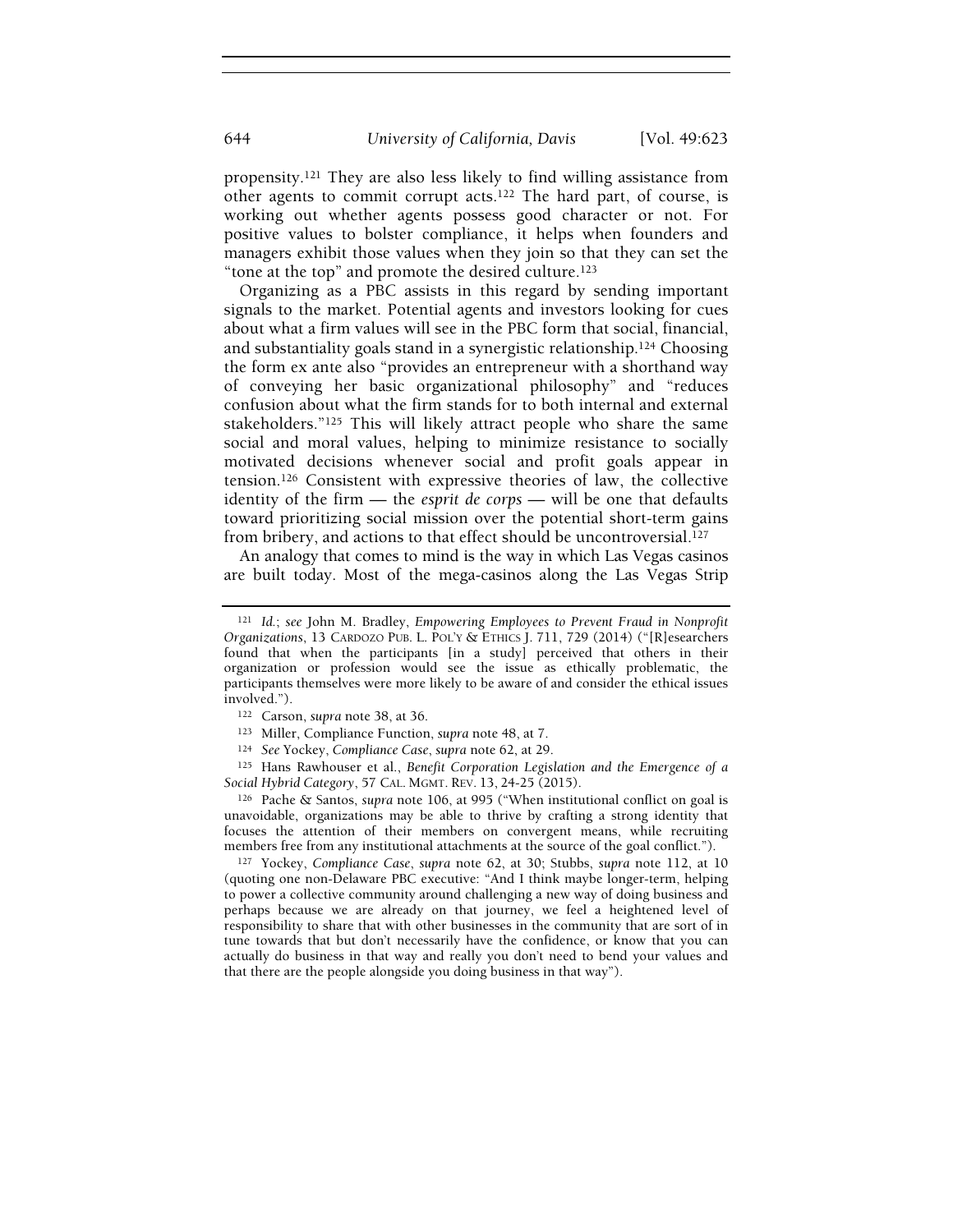follow the same basic layout and floor plan. While each offers attractions other than gambling — including restaurants, shops, and theaters — consumers will find it difficult to reach them without passing through the gaming floor.128 The gaming floor remains the hub; the nucleus. The reason is obvious. Everything of interest to the nongaming consumer is located in a place that requires her to pass by slot machines and card tables, hopefully causing her to stop and play along the way. Because make no mistake, gaming is the casino's mission and purpose, and its influence can be felt on every other activity.

The PBC form is similarly distinctive in that a specific values-set radiates from its core. While shareholder profits are important for economic survival, the PBC's statutory mission to facilitate positive social good acts as governing environmental influence on anyone in or joining the firm who is tempted to act corruptly. There is obviously still a need for monitoring, training, transparency, advisory boards, and internal and external audits, and the threat of sanctions should remain a "hard" tool of last resort. Managers and agents will also need to live and abide by the ethical values that PBCs espouse in order to preserve their credibility and influence.129 But, ultimately, choice of form becomes an important symbolic reminder to do the right thing, as well as a positive, unifying starting point from which to build out other compliance measures. It provides the framework to incorporate sustainability into principal business operations. One manager of a non-Delaware PBC sums this up nicely: "whenever we sort of come across something, we think oh well, we should or shouldn't do that because we're a [benefit corporation]. So I feel like it is holding us to . . . do the right thing . . . ."130 In this way, form activates self-motivation.

<sup>128</sup> See, e.g., Property Map, BELLAGIO LAS VEGAS, http://www.bellagio.com/files/ property-map/PropertyMap.pdf.

<sup>129</sup> Strine, Jr., supra note 72, at 249 ("If [PBCs'] commitment to social responsibility is simply a greenwashed cloak for a desire to squeeze out profits for themselves and stockholders by feigning but not actually having a sincere regard for other corporate constituencies, the benefit corporation movement will quickly lose credibility among socially responsible investors and policymakers.").

<sup>130</sup> Stubbs, supra note 112, at 12, 14 (another non-Delaware PBC manager adds that the form creates "a very strong . . . ethical decision-making culture throughout the business"). Others add that formal social accountability measures help keep their organizations on mission, holding to their true commitment and seeking exemplary best practices in ways that provide systemic social benefits. Bill Saporito, Making Good, Plus a Profit, TIME (Mar. 23, 2015), http://time.com/3741863/making-good-plus-a-profit/.